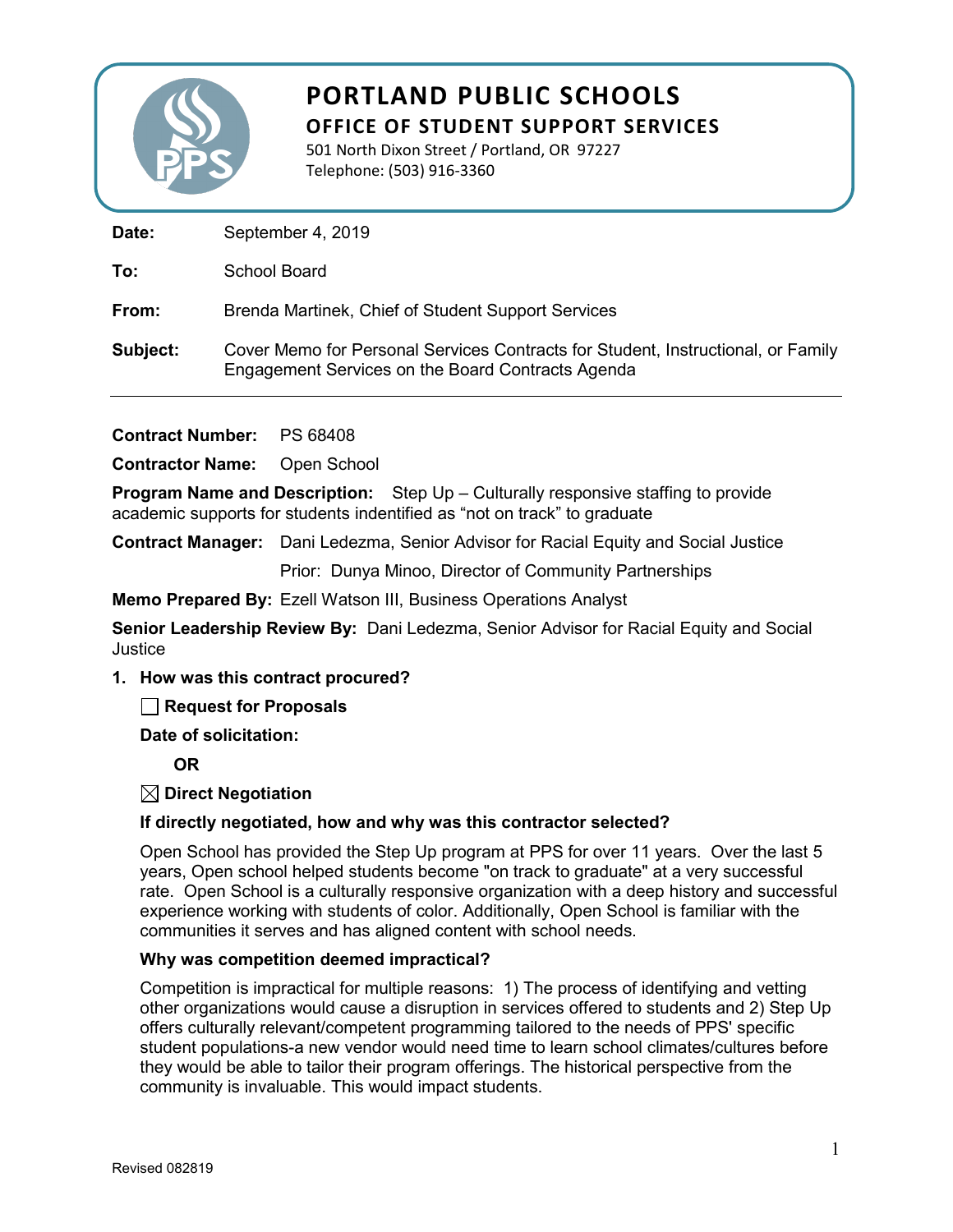- **2. Student or family population to be served, including how the racial equity lens was applied in determining this population and scope of work:** Open School - Step Up will serve students who are "not on track" to graduate at Franklin, Madison and Roosevelt. When we apply the racial equity and social justice lens, we see that these students served are primarily students of color including the following demographic groups: Latino/Latina/Latin(x), Black/African-American, and Native (Indigenous Persons). This is also the student population which has been historically underserved for decades.
- **3. Location of services:** Franklin, Madison, and Roosevelt High Schools
- **4. This contract is for (choose one):**

### **A new scope of work or new contractual relationship with this contractor**

**OR**

### **An amendment or renewal of an ongoing contractual relationship**

### **Summarize data/outcomes from prior year or prior contract period. Was the contract effective? What steps were taken and/or what objective data was collected and analyzed by District staff to assess contract effectiveness?**

Step Up exceeded the goal relative to students served {301students served compared to a goal of 268} and also exceeded the benchmark set around yearly credit attainment. {83% earned a minimum of 6 credits compared to a goal of 75%}

### **(For school-based services:) Describe any input gathered from principals, educators, or other school staff regarding contractor performance and contract outcomes:**

Had multiple conversations with admin over the course of year regarding Step Up and the program.

### **List any prior targets or goals that were not met:**

Step Up did not meet the goals relative to student attendance, i.e. 70% of students enrolled in Step Up attended school at a rate of 90% or higher (actual was 50% of students attended school 90% or higher). Step Up did not meet the goal of GPA, 42% of students maintained a 2.5 GPA vs. a goal of 65%, or program attendance 72% vs a goal of 75%.

### **Describe any change from prior year scope, new deliverables, or plan for improvement in this contract. If there were deficiencies in performance, or if prior goals were not met, how is the new scope, new deliverables, and/or new monitoring processes designed to improve performance and outcomes?**

There were no changes to the goals for this year. Two principals are new for this year and one principal is in support of continuing the goals. Credit attainment was crucial with this population of students and schools will continue to work in collaboration on the goals that fell short; attendance and GPA. The contract will have additional oversight from PPS' Senior Advisor for Racial Equity and Social Justice. Enhancements to evaluation methodology will tentatively include the use of student/parent survey results in performance coaching discussions, quarterly program observations from building administration, and collaborative periodic performance reviews that involve district leadership, school administration, the contract manager, and vendor leadership. Once additional evaluation methods have been finalized, the contract will be amended to include these components.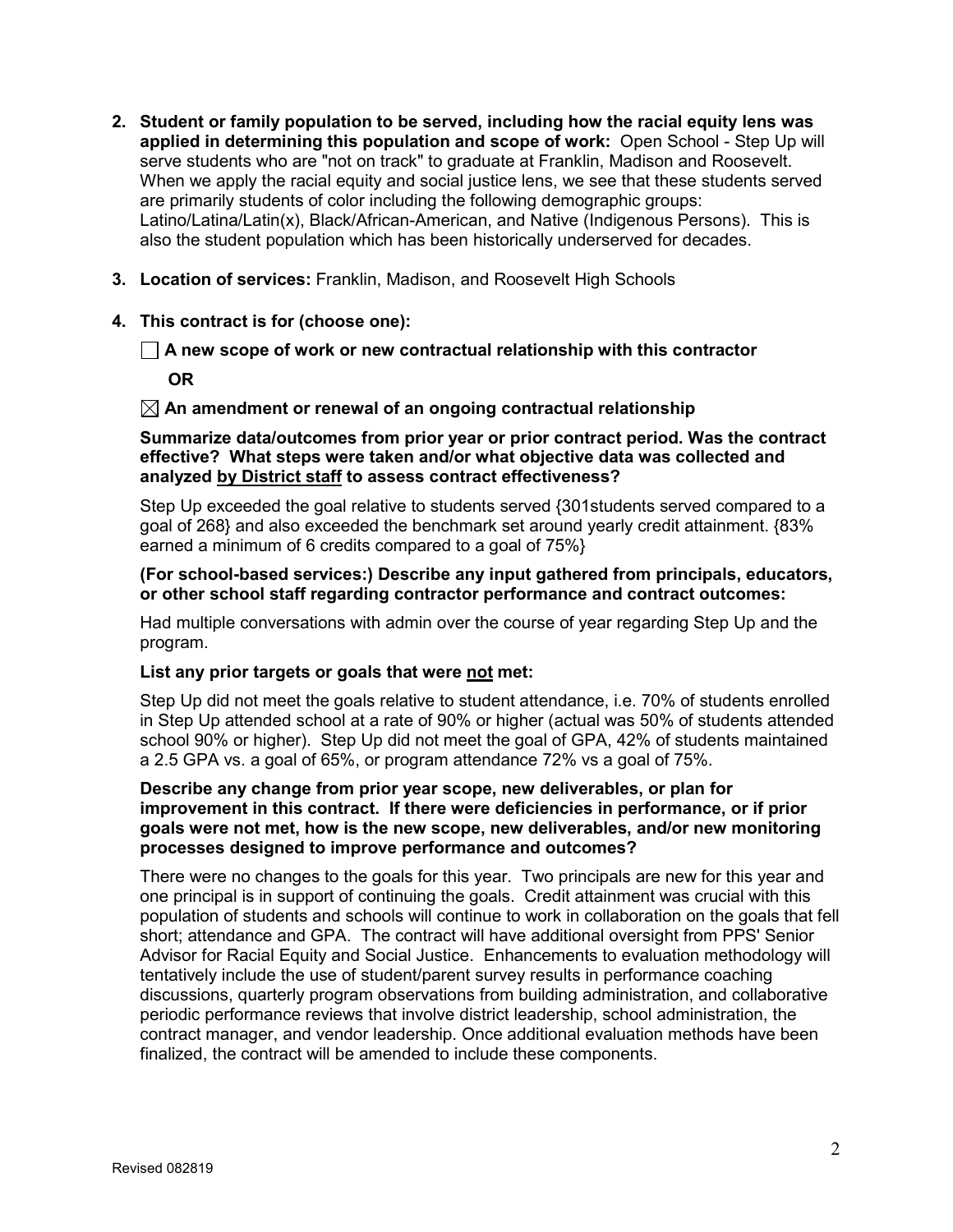### **5. Rationale/justification for this expenditure:**

This expenditure directly supports the following Portland Public Schools' set priorities related to student achievement: 1) Reduce disproportionate exclusionary discipline for our students of color and 2) Increase the graduation and completion rates.

### **6. To what extent were principals and/or school staff involved in determining the scope of work and contract goals?**

Two of the principals are new this year. They have been made aware of the contract, the importance of the work, and the expectation of collaboration and support for school and community. The third principal understands the goals and scope of work and values the services, and wants to continue to work on the goals, as is.

### **7. Briefly describe the SMART (Specific, Measurable, Achievable, Relevant, and Time-Bound) goals included in this contract scope.**

The following goals have been established: Students served, minimum GPA, minimum school attendance rates, and on-track to graduate status (as determined by minimum credit attainment) – see contract for goals and metrics. The SMART goal format was a "new ask" this year after the contracts were completed. Therefore the goals are not reflective of the new format. This will either be addressed in an amendment or with a new contract for next school year.

### **How will the District assess attainment of the SMART goals?**

The district will monitor the goals using internal measurements housed in our data warehouse with additional oversight and performance management from PPS' special advisor on equity. Enhancements to evaluation methodology will tentatively include the use of student/parent survey results in performance coaching discussions, quarterly program observations from buidling administration, and collaborative periodic performance reviews that involve district leadership, school administration, the contract manager, and vendor leadership. Once additional evaluation methods have been finalized, the contract will be amended to include these components.

### **Monitoring timeline/key dates:**

Quarterly, Mid-Year, and Year End reports will be due on the following dates: 11/26/2019, 2/21/2020, 5/4/2020, and 7/20/2020.

**8. Funding for the first year of this contract exists in the following account (list applicable funding source/ Account Codes):** 

101-12870-538990-100-99999-5431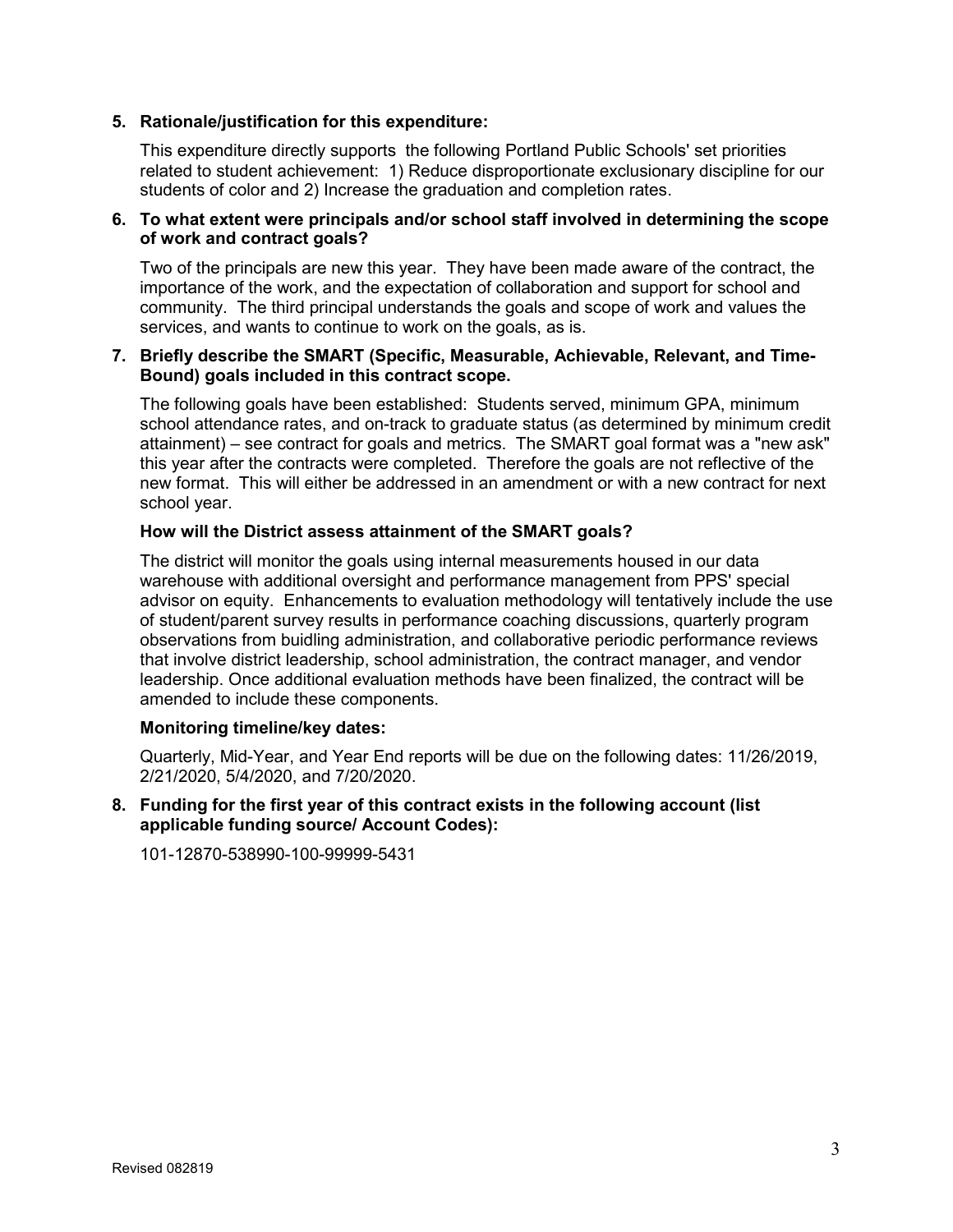

501 North Dixon Street / Portland, OR 97227 Telephone: (503) 916-3360

Date: September 5, 2019

**To:** School Board

**From:** Brenda Martinek, Chief of Student Support Services

**Subject:** Cover Memo for Personal Services Contracts for Student, Instructional, or Family Engagement Services on the Board Contracts Agenda

**Contract Number:** PS 68441

**Contractor Name:** NAYA Native American Youth and Family Center

**Program Name and Description:** NAYA provides Parent Involvement and Student Achievement Programs and culturally specific family engagment opportunities.

**Contract Manager:** Dani Ledezma, Senior Advisor for Racial Equity and Social Justice

Prior: Dunya Minoo, Director of Community Partnerships

**Memo Prepared By:** Ezell Watson III, Business Operations Analyst

**Senior Leadership Review By:** Dani Ledezma, Senior Advisor for Racial Equity and Social **Justice** 

**1. How was this contract procured?**

**Request for Proposals**

**Date of solicitation:** Summer 2017 (RFP #2016-2199)

**OR**

**Direct Negotiation**

**If directly negotiated, how and why was this contractor selected?** 

**Why was competition deemed impractical?**

- **2. Student or family population to be served, including how the racial equity lens was applied in determining this population and scope of work:** NAYA's Parent Involvement and Student Achievement program will explicitly target parents and students from Native and indigenous communities in Portland. Offering NAYA's Parent Involvement and Student Achievement program is a deliberate action step taken to "intentionally involve stakeholders who are also members of the communities affected by this policy, program, practice or decision" (Racial Equity Lens, 2019).
- **3. Location of services:** Primarily at NAYA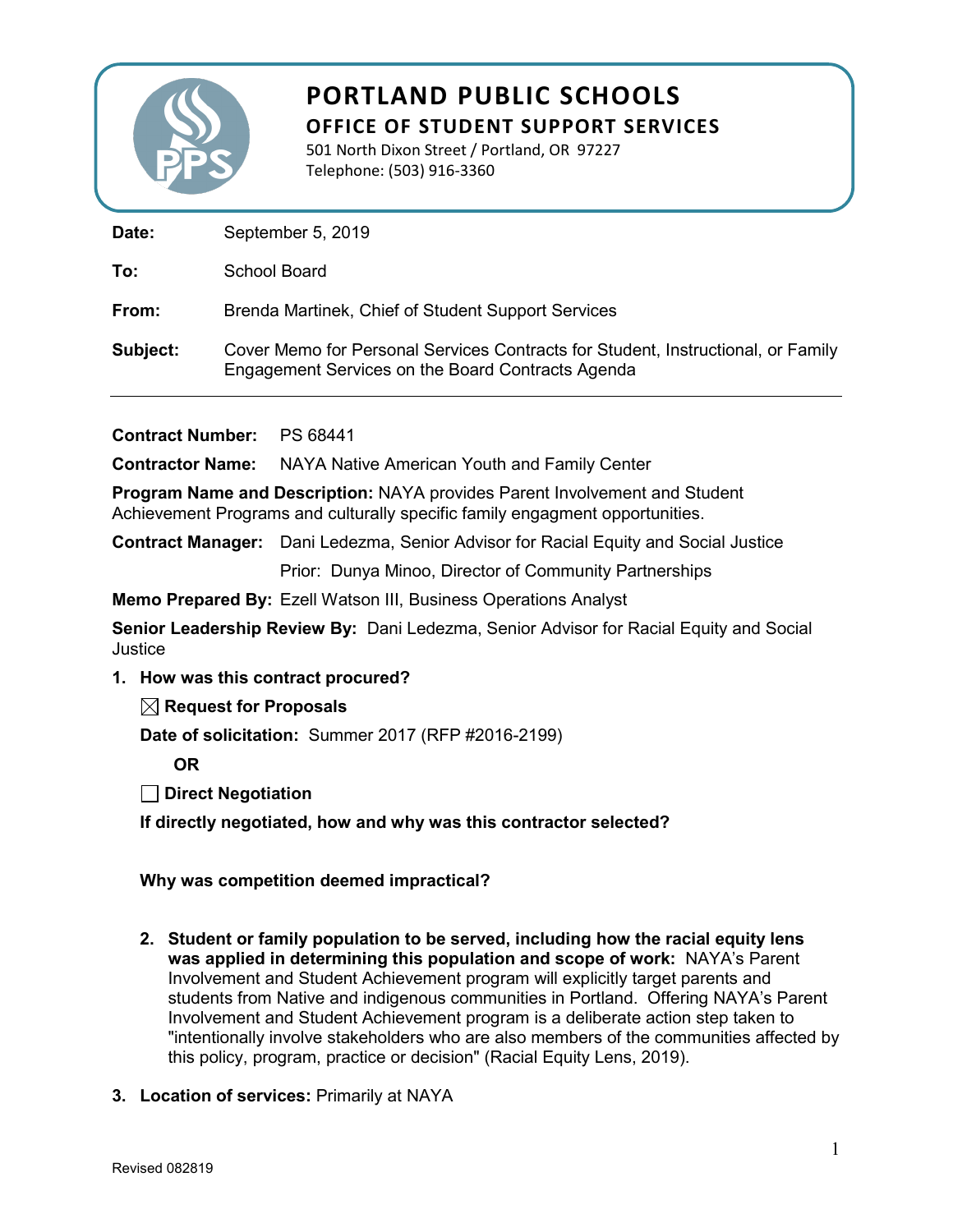**4. This contract is for (choose one):**

**A new scope of work or new contractual relationship with this contractor**

**OR**

**An amendment or renewal of an ongoing contractual relationship** 

### **Summarize data/outcomes from prior year or prior contract period. Was the contract effective? What steps were taken and/or what objective data was collected and analyzed by District staff to assess contract effectiveness?**

NAYA met most performance metrics as indicated by review of the final report. 80% of students improved attendance compared to a goal of 75%, 90% of students indicated improved sense of cultural identity, and 85% indicated their communication skills had improved (based on student survey data). When discussing these services with staff, they appreciate the support specifically with this underserved part of our community. More work needs to be done to increase a sense of belonging and building of self-esteem. Specific measures were not asked to be collected by district staff, as most services are not provided within PPS schools.

### **(For school-based services:) Describe any input gathered from principals, educators, or other school staff regarding contractor performance and contract outcomes:**

These services are primarily offered at NAYA and not in school buildings.

**List any prior targets or goals that were not met:**

75% of students surveyed reported improved self-esteem compared to a goal of 85%.

### **Describe any change from prior year scope, new deliverables, or plan for improvement in this contract. If there were deficiencies in performance, or if prior goals were not met, how is the new scope, new deliverables, and/or new monitoring processes designed to improve performance and outcomes?**

We will offer additional guidance relative to survey design to more thoroughly capture student cultural identity metrics. This will be a discussion with building principals, provider and Panorama for survey results and plans to support need.

Additionally, the contract will have additional oversight from PPS' senior advisor on racial equity and social justice. Enhancements to evaluation methodology will tentatively include the use of student/parent survey results in performance coaching discussions, quarterly program observations from building administration, and collaborative periodic performance reviews that involve district leadership, school administration, the contract manager, and vendor leadership. We will foster stronger connections to building administration to help reinforce a feedback circuit, ensuring that opportunities for program enhancement are explored in real-time. Once additional evaluation methods have been finalized, the contract will be amended to include these components.

### **5. Rationale/justification for this expenditure:**

This expenditure embodies PPS' vision relative to "Educator Essentials" by reinforcing the notion that "Collaborative work can also be done with parents and families to help them embrace their roles as children's first teachers" (Portland Public Schools Reimagined, 2019). This expenditure also illustrates PPS' commitment to ensure that schools are "Community hubs that integrate support services for families—including health care, housing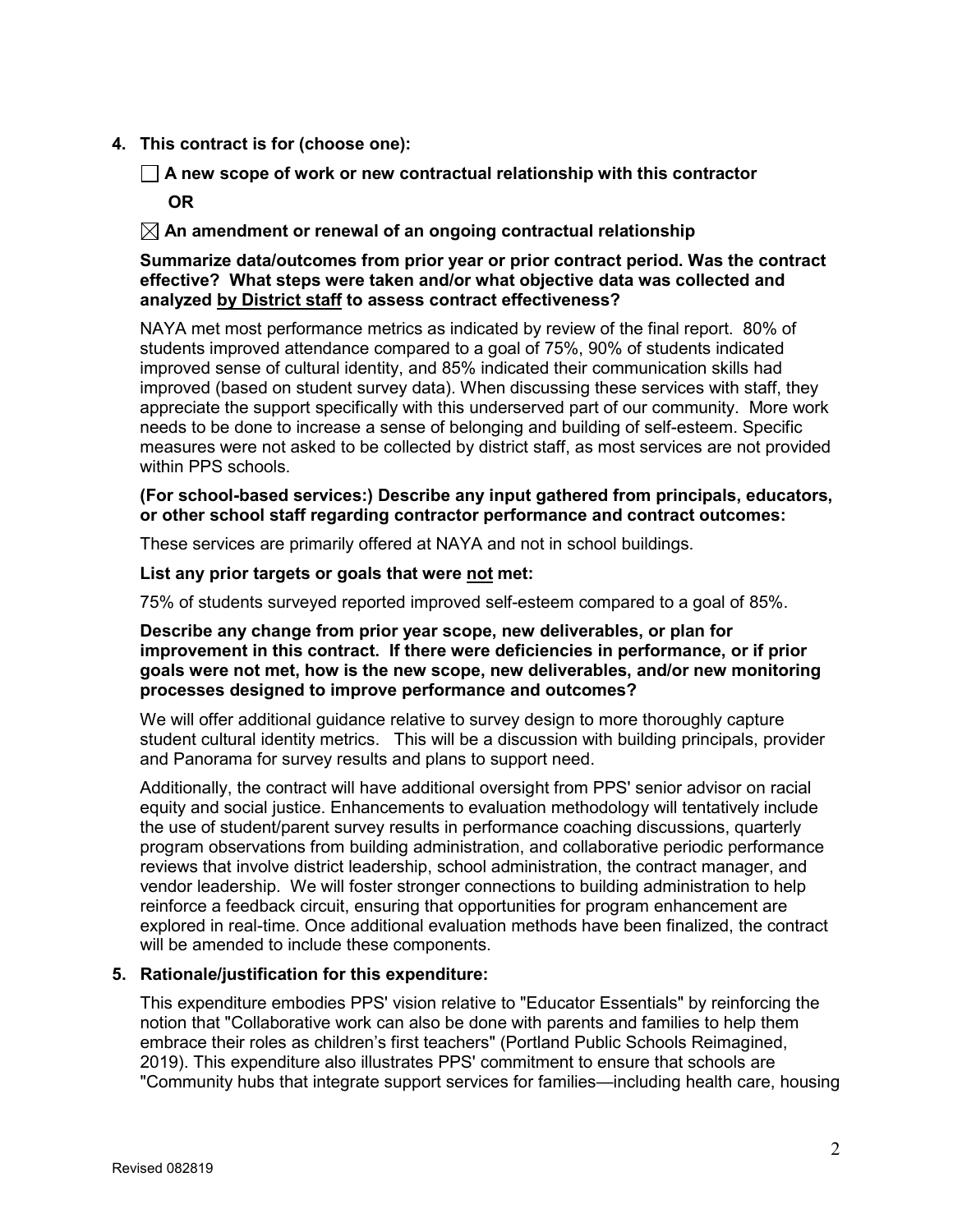support, clothing, and food— that are intuitive, easy to navigate, and driven by community need" (Portland Public Schools Reimagined, 2019).

This expenditure also evidences PPS' belief that "Learning draws upon families' backgrounds and cultural assets to build school community and help students achieve their highest academic potential. The school district builds connections, and district spaces also support interactions and collaborations with community partners"(Portland Public Schools Reimagined, 2019).

### **6. To what extent were principals and/or school staff involved in determining the scope of work and contract goals?**

Principals were not asked to identify changes to scope of work because the scope was identified in the RFP and services for the most part take place at NAYA and not in our schools.

### **7. Briefly describe the SMART (Specific, Measurable, Achievable, Relevant, and Time-Bound) goals included in this contract scope.**

The following goals have been established: Parents served, learning sessions offered, and student progress monitoring rates (indicated by parent surveys and focus groups). Please see contract for specific goals and metrics.

### **How will the District assess attainment of the SMART goals?**

The SMART goal format was a "new ask" this year after the contracts were completed. Therefore, the goals are not reflective of the new format. This will either be addressed in an amendment or with a new contract for next school year. The district will monitor the goals using internal measurements housed in our data warehouse with additional oversight and performance management from PPS' special advisor on equity. Enhancements to evaluation methodology will tentatively include the use of student/parent survey results in performance coaching discussions, quarterly program observations from buidling administration, and collaborative periodic performance reviews that involve district leadership, school administration, the contract manager, and vendor leadership. Once additional evaluation methods have been finalized, the contract will be amended to include these components.

### **Monitoring timeline/key dates:**

Quarterly, Mid-Year, and Year End reports will be due on the following dates: 10/15/2019, 1/15/2020, 5/4/2020, and 7/15/2020.

**8. Funding for the first year of this contract exists in the following account (list applicable funding source/ Account Codes):** 

101-33000-531100-100-99999-5431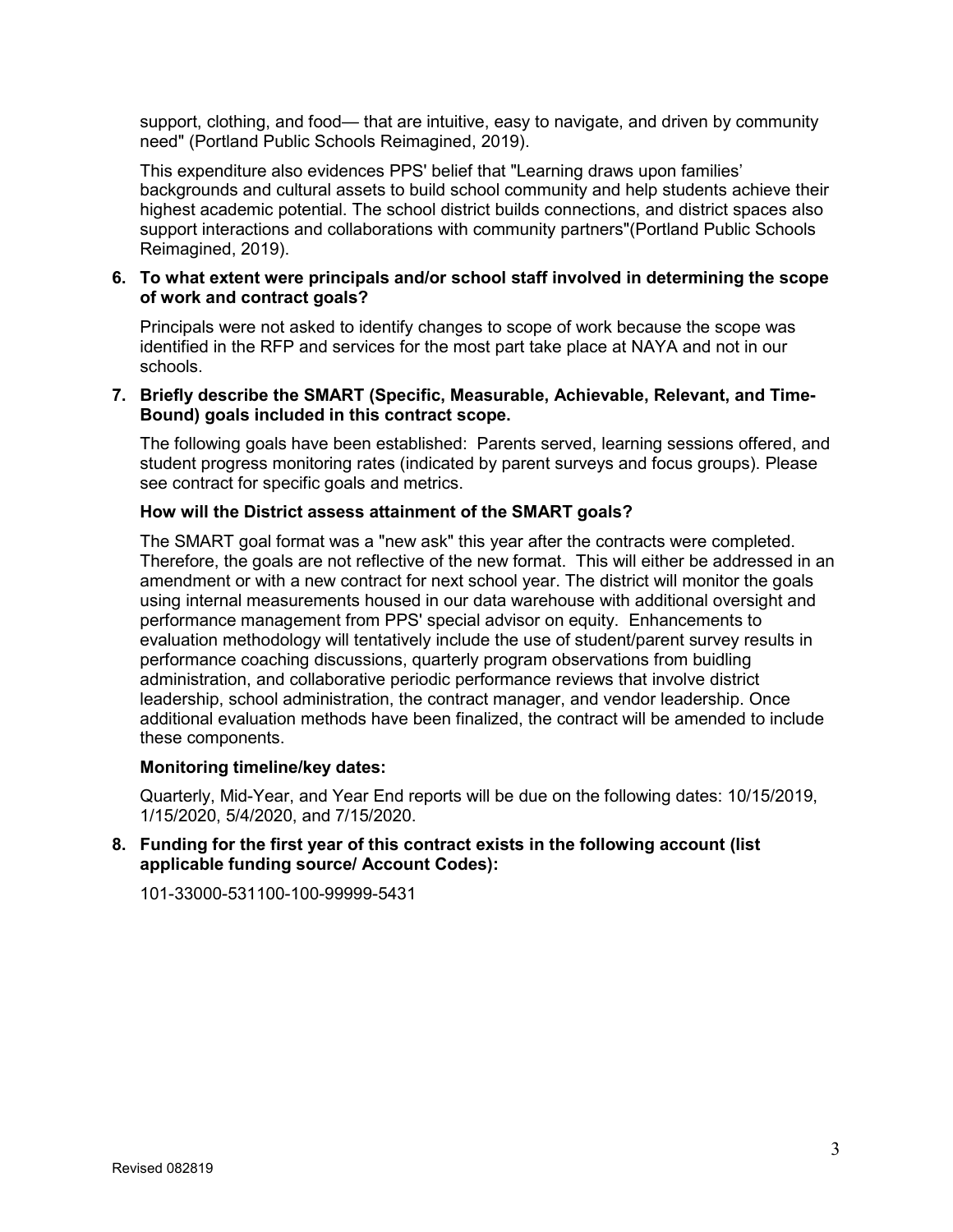

501 North Dixon Street / Portland, OR 97227 Telephone: (503) 916-3360

Date: September 5, 2019

**To:** School Board

**From:** Brenda Martinek, Chief of Student Support Services

**Subject:** Cover Memo for Personal Services Contracts for Student, Instructional, or Family Engagement Services on the Board Contracts Agenda

**Contract Number:** PS 68426

**Contractor Name:** IRCO (Immigrant and Refugee Community Organization)

**Program Name and Description:** FACES –IRCO provides culturally specific family engagement and individualized parental support. Additionally, IRCO provides supports for parents who monitor their student's academic progress.

**Contract Manager:** Dani Ledezma, Senior Advisor for Racial Equity and Social Justice

Prior: Dunya Minoo, Director of Community Partnerships

**Memo Prepared By:** Ezell Watson III, Business Operations Analyst

**Senior Leadership Review By:** Brenda Martinek, Chief of Student Support Services

### **1. How was this contract procured?**

**Request for Proposals**

**Date of solicitation:** Summer 2017 (RFP #2016-2199)

**OR**

**Direct Negotiation**

**If directly negotiated, how and why was this contractor selected?** 

### **Why was competition deemed impractical?**

NA

**2. Student or family population to be served, including how the racial equity lens was applied in determining this population and scope of work:** IRCO targets students from Asian Pacific Islander and African Immigrant communities. Offering IRCO's Family and Community Engagement (FACES) program is a deliberate action step taken to "intentionally involve stakeholders who are also members of the communities affected by this policy, program, practice or decision" (Racial Equity Lens, 2019). We seek to deepen family engagement in their students' educational processes, and improve student performance, for the aforementioned communities.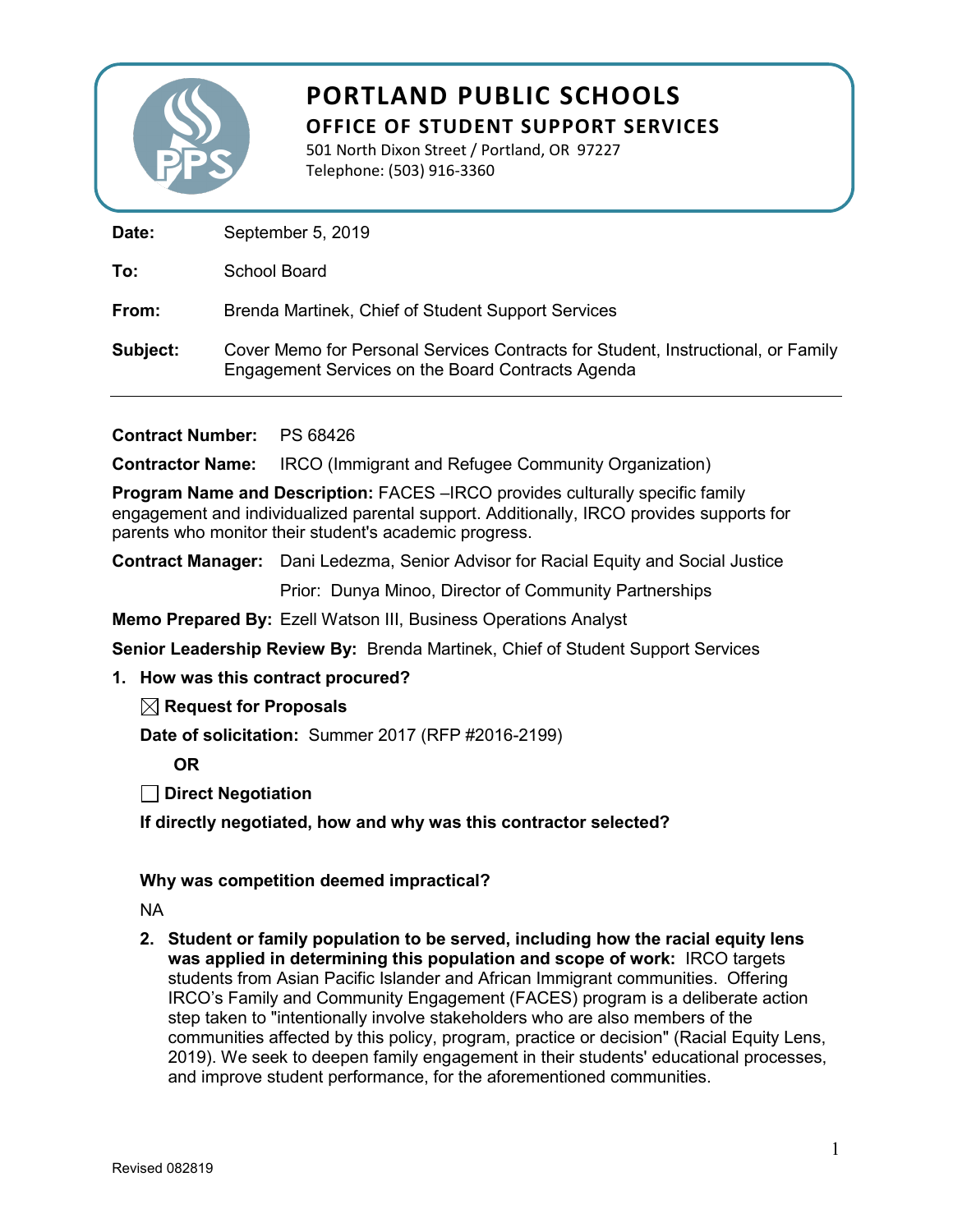- **3. Location of services:** Schools with students enrolled from the targeted demographic. Please see contract for specifics of targeted enrollment locations.
- **4. This contract is for (choose one):**

## **A new scope of work or new contractual relationship with this contractor OR**

### **An amendment or renewal of an ongoing contractual relationship**

### **Summarize data/outcomes from prior year or prior contract period. Was the contract effective? What steps were taken and/or what objective data was collected and analyzed by District staff to assess contract effectiveness?**

In the last school year, IRCO exceeded their goals for individualized parental support (159 families served compared to a goal of 110 families). Additionally, IRCO, exceeded the target for percentage of parents who monitor their student's academic progress (87% against a target of 80%)

### **(For school-based services:) Describe any input gathered from principals, educators, or other school staff regarding contractor performance and contract outcomes:**

Principals in several locations speak with high regard about IRCO and their staff. Parents receive the supports they need in their native language and students feel supported. There is also an increased presence at school events when families are associated with services from this provider.

### **List any prior targets or goals that were not met:**

In home tutoring goals were not met (42 parents/students served compared to a goal of 60).

### **Describe any change from prior year scope, new deliverables, or plan for improvement in this contract. If there were deficiencies in performance, or if prior goals were not met, how is the new scope, new deliverables, and/or new monitoring processes designed to improve performance and outcomes?**

IRCO expressed a diminished ability to recruit long-term, high quality in-home tutors. Since they are utilizing volunteers including retired and currently licensed educators, one process improvement will be to connect IRCO to our database of retired educators who may be interested in assisting with in-home tutoring.

Additionally, the contract will have additional oversight from PPS' senior advisor on racial equity and social justice. Enhancements to evaluation methodology will tentatively include the use of student/parent survey results in performance coaching discussions, quarterly program observations from building administration, and collaborative periodic performance reviews that involve district leadership, school administration, the contract manager, and vendor leadership. Once additional evaluation methods have been finalized, the contract will be amended to include these components.

### **5. Rationale/justification for this expenditure:**

IRCO's FACES program endeavors to build parent leaders who "Become advocates and leaders in their own and other communities" (IRCO Final Report, 2019). This is in direct support of PPS' Core Value of a belief "In the fundamental right to human dignity and that generating an equitable world requires an educational system that intentionally disrupts and builds leaders to disrupt—systems of oppression" (Portland Public Schools Reimagined, 2019). This expenditure supports PPS' commitment to the Core Value "We believe that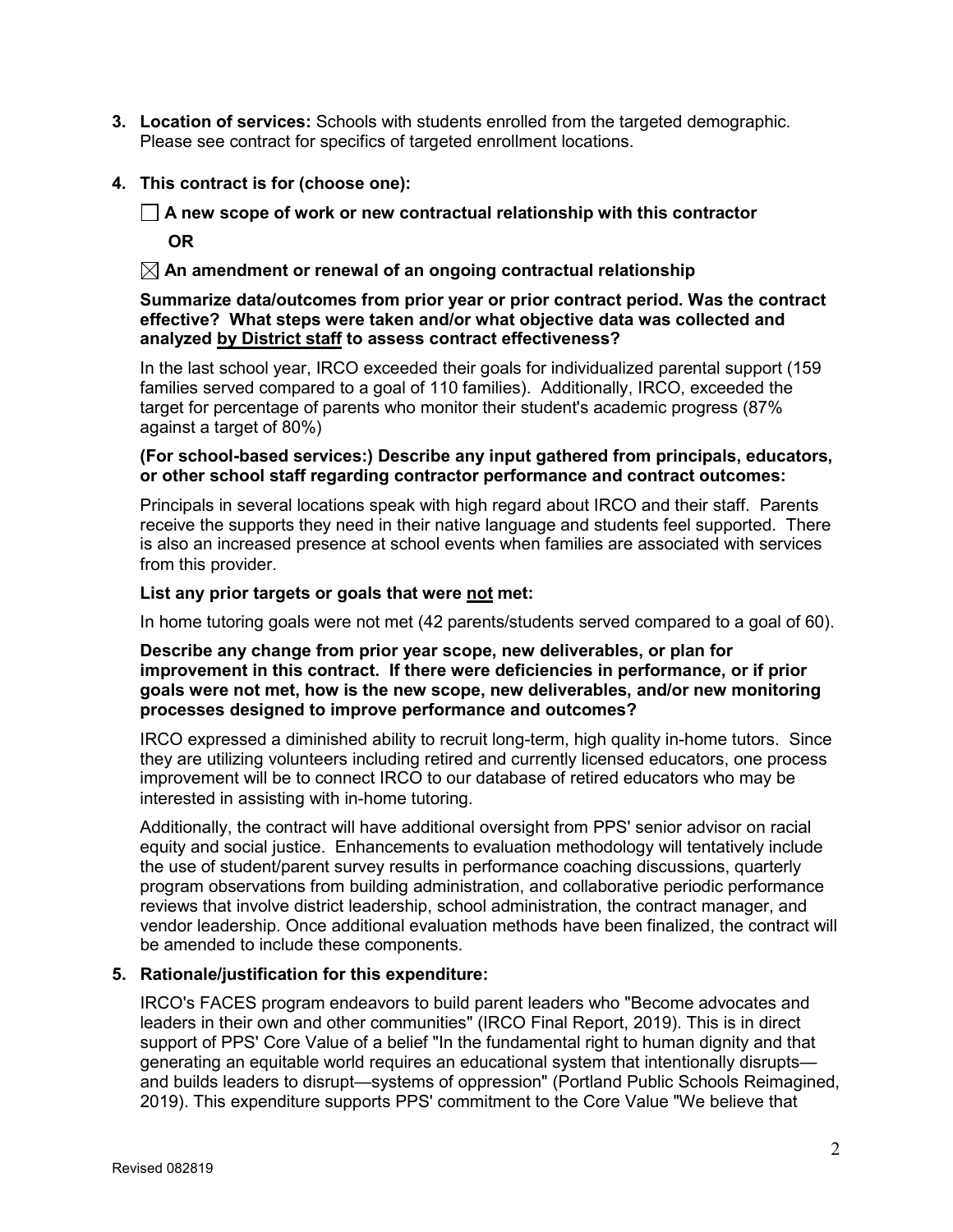together, we know and can achieve a great deal, and that by leveraging the collective actions of a group of committed stakeholders, we can achieve our Vision" (Portland Public Schools Reimagined, 2019).

This expenditure also directly supports the following Portland Public Schools' set priorities related to student achievement: 1) Reduce disproportionate exclusionary discipline for our students of color and 2) Increase the graduation and completion rates, and 3) 100 percent of students reading to learn by the end of 3rd grade.

### **6. To what extent were principals and/or school staff involved in determining the scope of work and contract goals?**

Principals provided feedback on the in-home tutors and requested that this service continue and that we partner with them to figure out better ways to support in-home services. We continued this goal and will problem solve the issue of a lack of volunteers in this area.

### **7. Briefly describe the SMART (Specific, Measurable, Achievable, Relevant, and Time-Bound) goals included in this contract scope.**

The following goals have been established: Students served (case management), students served (in home tutoring), parents served (in home tutoring), parent progress monitoring rates, and increased understanding of student instructional programming and parental support strategies (survey responses).Please see contract and logic model for specific goals and metrics.

### **How will the District assess attainment of the SMART goals?**

The SMART goal format was a "new ask" this year after the contracts were completed. Therefore, the goals are not reflective of the new format. This will either be addressed in an amendment or with a new contract for next school year. The district will monitor the goals using internal measurements housed in our data wharehouse with additional oversight and performance management from PPS' special advisor on equity. Enhancements to evaluation methodology will tentatively include the use of student/parent survey results in performance coaching discussions, quarterly program observations from buidling administration, and collaborative periodic performance reviews that involve district leadership, school administration, the contract manager, and vendor leadership.

### **Monitoring timeline/key dates:**

Quarterly, Mid-Year, and Year End reports will be due on the following dates: 10/15/2019, 1/15/2020, 5/4/2020, and 7/15/2020.

### **8. Funding for the first year of this contract exists in the following account (list applicable funding source/ Account Codes):**

101-33000-538990-100-99999-5431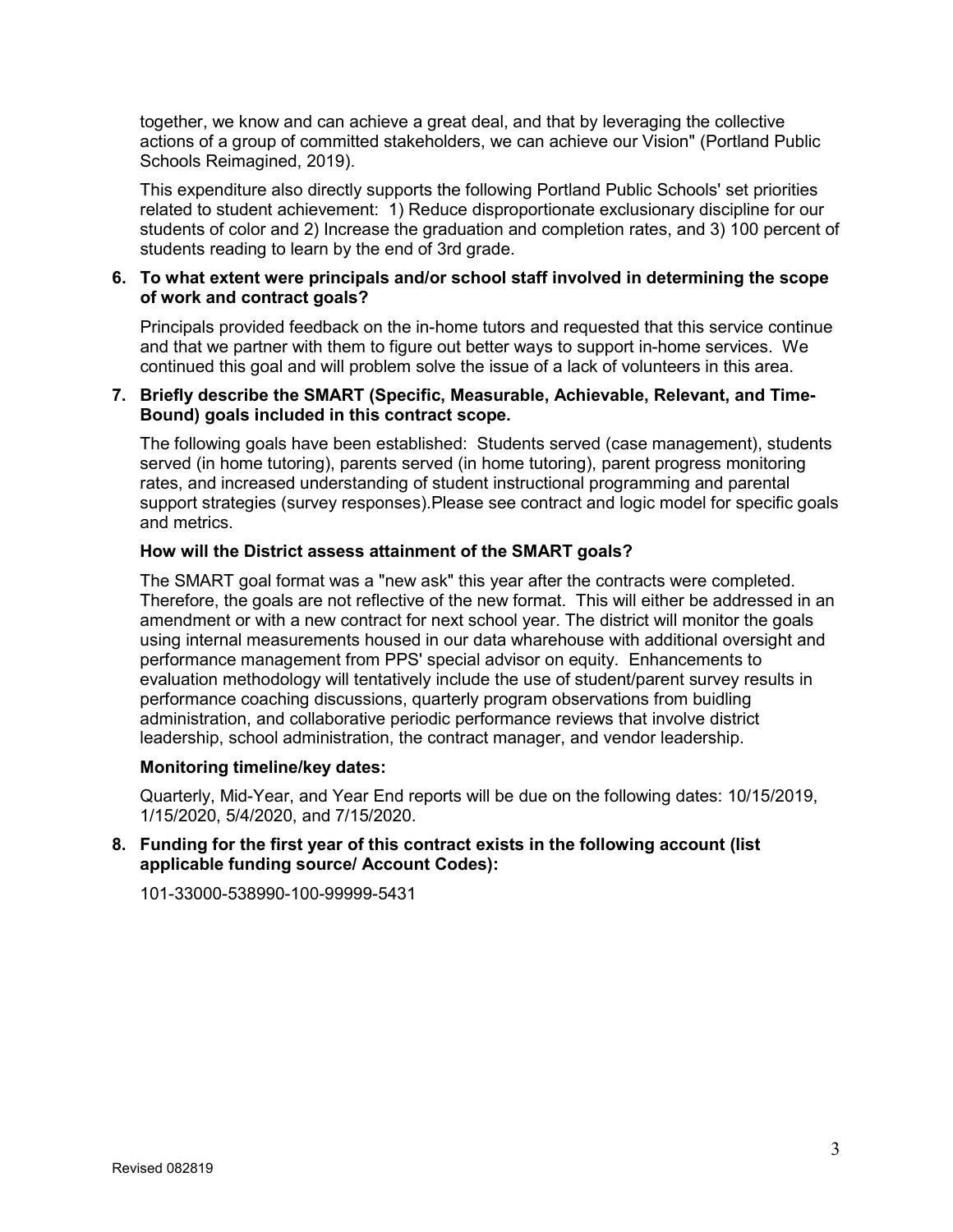

501 North Dixon Street / Portland, OR 97227 Telephone: (503) 916-3360

Date: September 5, 2019

**To:** School Board

**From:** Brenda Martinek, Chief of Student Support Services

**Subject:** Cover Memo for Personal Services Contracts for Student, Instructional, or Family Engagement Services on the Board Contracts Agenda

**Contract Number:** PS 68412

**Contractor Name:** TIAA Corp (The I Am Academy)

**Program Name and Description:** The I AM Academy – TIAA serves students identified as "Academic Priority" status as well as students that show the need for additional academic support.

**Contract Manager:** Dani Ledezma, Senior Advisor for Racial Equity and Social Justice

Prior: Dunya Minoo, Director of Community Partnerships

**Memo Prepared By:** Ezell Watson III, Business Operations Analyst

**Senior Leadership Review By:** Dani Ledezma, Senior Advisor for Racial Equity and Social **Justice** 

**1. How was this contract procured?**

**Request for Proposals** 

**Date of solicitation:**

**OR**

**Direct Negotiation**

### **If directly negotiated, how and why was this contractor selected?**

The I AM Academy is a culturally responsive organization that focuses on improving student attendance, building community, and developing young leaders. They were selected based on an identified need for mentorship for students of color, in order to improve student engagement and student performance.

### **Why was competition deemed impractical?**

The I AM Academy has developed deep relationships of trust with over 100 students and families - several families have expressed the need for continued mentorship specifically from the I Am Academy.

The I AM Academy in conjunction with building administration, has developed scaffolded plans of action extend beyond a single year. Replacing or changing the service provider would be detrimental to students because of the interruption of services.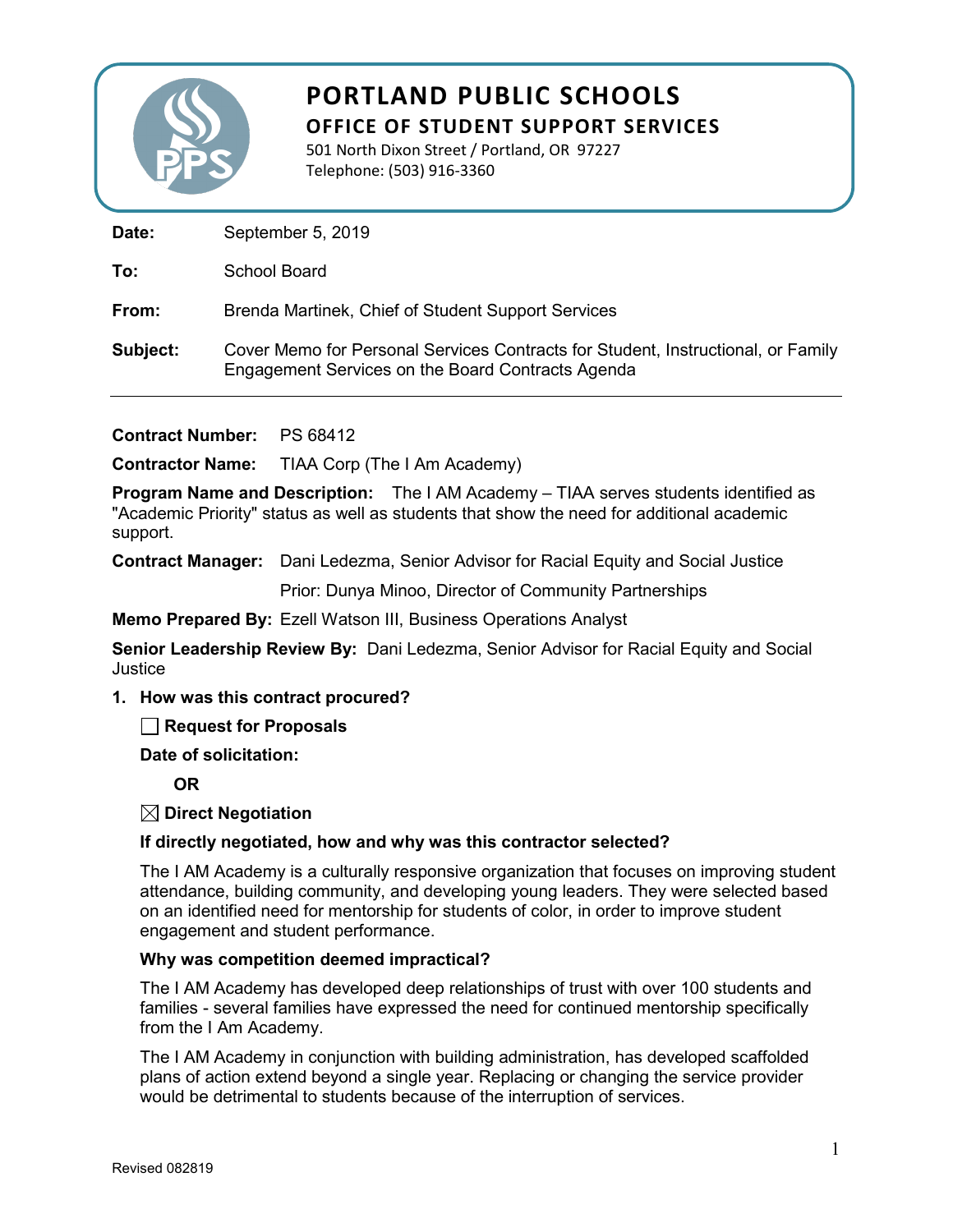Students typically participate in the academy for multiple years. This gives the academy the opportunity to identify barriers to learning outside of the school environment, impacting student achievement. A new provider will not have the established relationship with families nor the contextual case management information necessary to serve the targeted students.

TIAA is deeply rooted in the communities it serves. They have relationships with parents and students that extend beyond the classroom and into their homes.

**Student or family population to be served, including how the racial equity lens was applied in determining this population and scope of work:** TIAA serves students identified as "Academic Priority" status as well as students that show the need for additional academic support. When we apply the racial equity and social justice lens, we see that the students served are primarily students of color including the following demographic groups: Latino/Latina/Latin(x), Black/African-American, and Native (Indigenous Persons)

### **2. Location of services:** Franklin, and Roosevelt High Schools

### **3. This contract is for (choose one):**

**A new scope of work or new contractual relationship with this contractor**

**OR**

**An amendment or renewal of an ongoing contractual relationship** 

**Summarize data/outcomes from prior year or prior contract period. Was the contract effective? What steps were taken and/or what objective data was collected and analyzed by District staff to assess contract effectiveness?** 

TIAA Corp has exceeded targets relative to 1) the number of students served (111 compared to a target of 100) and 2) the percentage of students served identified as academic priority (46% served compared to a goal of 20%), and 3) student attendance (78% of students maintained good attendance compared to a target of 75%). In conversations with both principals over the year, it was evident that they both were appreciative of the supports and services, and that the provider was effective in their service delivery. Specific measures were not asked to be collected by district staff, as this is a new request that will be reflected in future contracts.

### **(For school-based services:) Describe any input gathered from principals, educators, or other school staff regarding contractor performance and contract outcomes:**

One principal is new this year and the other principal provided valuable feedback. This principal is anxious for services to begin again, reported that the collaboration and communication with provider is excellent and when problems arise they work on them together.

### **List any prior targets or goals that were not met:**

All goals were met.

**Describe any change from prior year scope, new deliverables, or plan for improvement in this contract. If there were deficiencies in performance, or if prior goals were not met, how is the new scope, new deliverables, and/or new monitoring processes designed to improve performance and outcomes?** 

For this year, we are continuing the same the goals and expectations for this provider. It has been very successful. This year the contract will have additional oversight from PPS'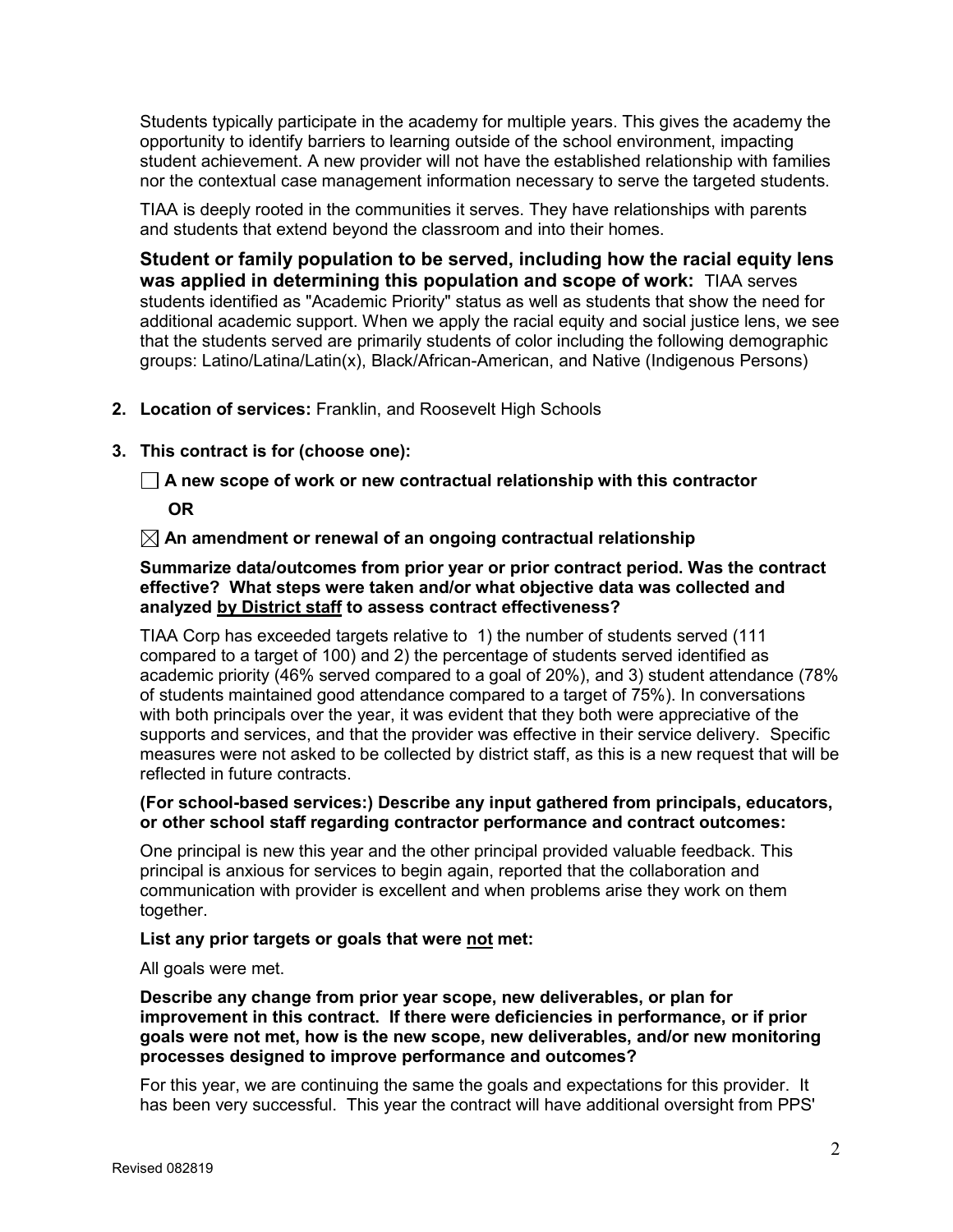Senior Advisor on Racial Equity and Social Justice. Enhancements to evaluation methodology will tentatively include the use of student/parent survey results in performance coaching discussions, quarterly program observations from building administration, and collaborative periodic performance reviews that involve district leadership, school administration, the contract manager, and vendor leadership. Once additional evaluation methods have been finalized, the contract will be amended to include these components.

### **4. Rationale/justification for this expenditure:**

This expenditure directly supports the following Portland Public Schools' set priorities related to student achievement: 1) Reduce disproportionate exclusionary discipline for our students of color and 2) Increase the graduation and completion rates.

### **5. To what extent were principals and/or school staff involved in determining the scope of work and contract goals?**

One principal is new and is aware of the contract and services that will be provided. The other principal wanted the same goals as last year, due to the success achieved.

### **6. Briefly describe the SMART (Specific, Measurable, Achievable, Relevant, and Time-Bound) goals included in this contract scope.**

The following goals have been established: Students served, minimum GPA, and minimum school attendance rates. See contract for specific goals.

### **How will the District assess attainment of the SMART goals?**

The SMART goal format was a "new ask" this year after the contracts were completed. Therefore, the goals are not reflective of the new format. This will either be addressed in an amendment or with a new contract for next school year. The district will monitor the goals using internal measurements housed in our data wharehouse with additional oversight and performance management from PPS' special advisor on equity. Enhancements to evaluation methodology will tentatively include the use of student/parent survey results in performance coaching discussions, quarterly program observations from buidling administration, and collaborative periodic performance reviews that involve district leadership, school administration, the contract manager, and vendor leadership. Once additional evaluation methods have been finalized, the contract will be amended to include these components.

#### **Monitoring timeline/key dates:**

Quarterly, Mid-Year, and Year End reports will be due on the following dates: 11/26/2019, 2/21/2020, 5/4/2020, and 7/10/2020.

### **7. Funding for the first year of this contract exists in the following account (list applicable funding source/ Account Codes):**

101-12870-538990-100-99999-5431

101-23293-538990-100-99999-5431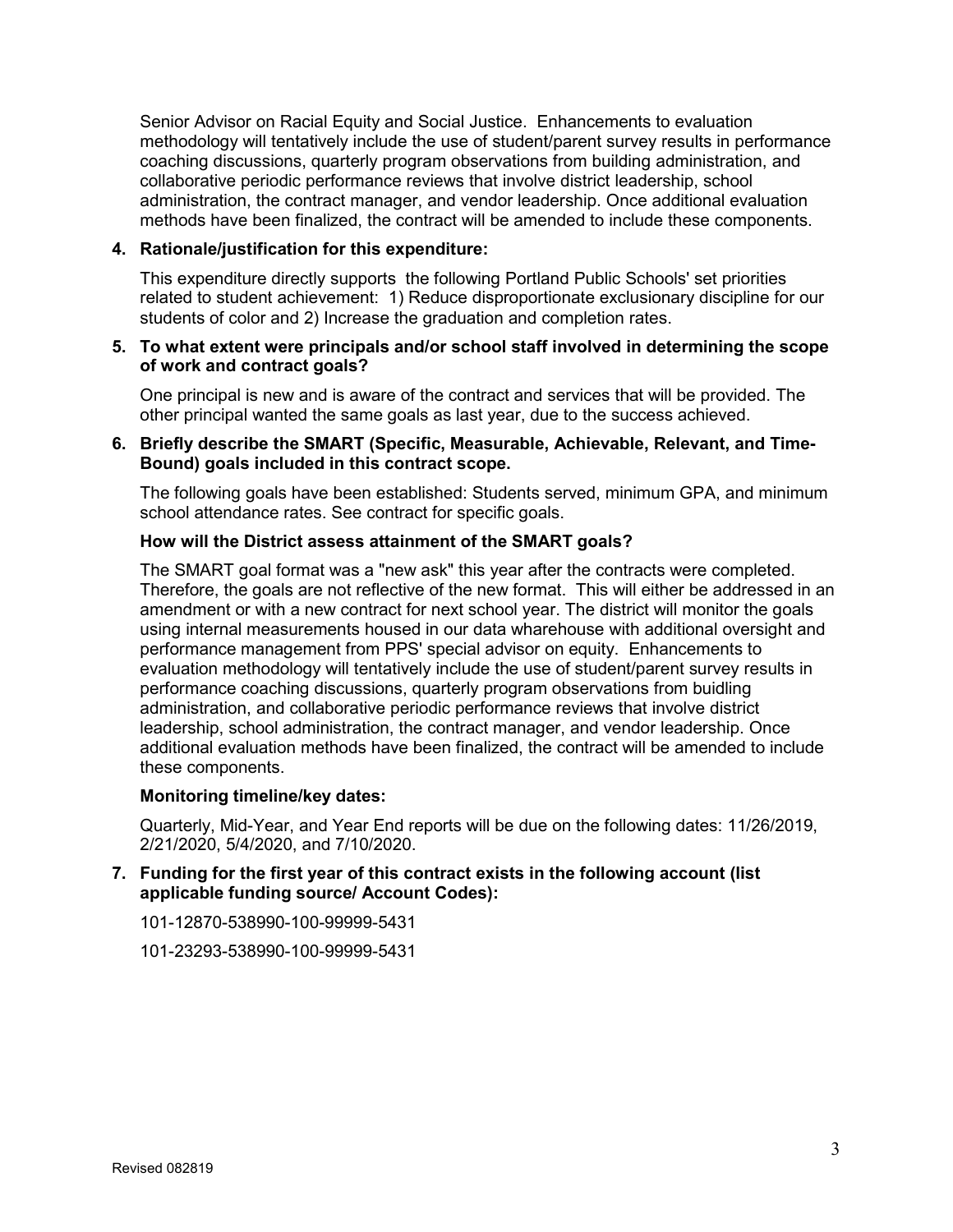

# **SEIN SCHOOL SCHOOL SEINE SUPPORT SERVICES PORTLAND PUBLIC SCHOOLS**

501 North Dixon Street / Portland, OR 97227 Telephone: (503) 916-3360

Date: September 5, 2019

**To:** School Board

**From:** Brenda Martinek, Chief of Student Support Services

**Subject:** Cover Memo for Personal Services Contracts for Student, Instructional, or Family Engagement Services on the Board Contracts Agenda

**Contract Number:** PS 68444

**Contractor Name:** Self Enhancement Inc. (SEI)

**Program Name and Description:** SEI - Jefferson Whole School Model - SEI's service offerings are tailored to meet the needs of the immediate community and include: Youth Services (in-school, afterschool, and post-secondary); SEI's Community and Family programs (anti-poverty, family stabilization, and employment services) and SEI Academy (Instructional Services--literacy, technology, performing arts, and recreation.)

**Contract Manager:** Dani Ledezma, Senior Advisor for Racial Equity and Social Justice

Prior: Dunya Minoo, Director of Community Partnerships

**Memo Prepared By:** Ezell Watson III, Business Operations Analyst

**Senior Leadership Review By:** Dani Ledezma, Senior Advisor for Racial Equity and Social **Justice** 

**1. How was this contract procured?**

**Request for Proposals**

**Date of solicitation:**

**OR**

**Direct Negotiation**

### **If directly negotiated, how and why was this contractor selected?**

The basis for this contract was a critical partnership between Portland Community College (PCC) and Jefferson High School to co-create the Jefferson Middle College. This strategic partnership is credited with Jefferson High School's increase in graduation rates to 80%.

SEI has served Multnomah County and Portland Public Schools for over 36 years providing culturally specific services and has increasingly recognized the need for a more transformative and strategic approach to improving the health of its families and community. Families rely on SEI for assistance related to not only education, but overall health. SEI staff have an established bond with the Jefferson community and an interruption in services would be detrimental to student success.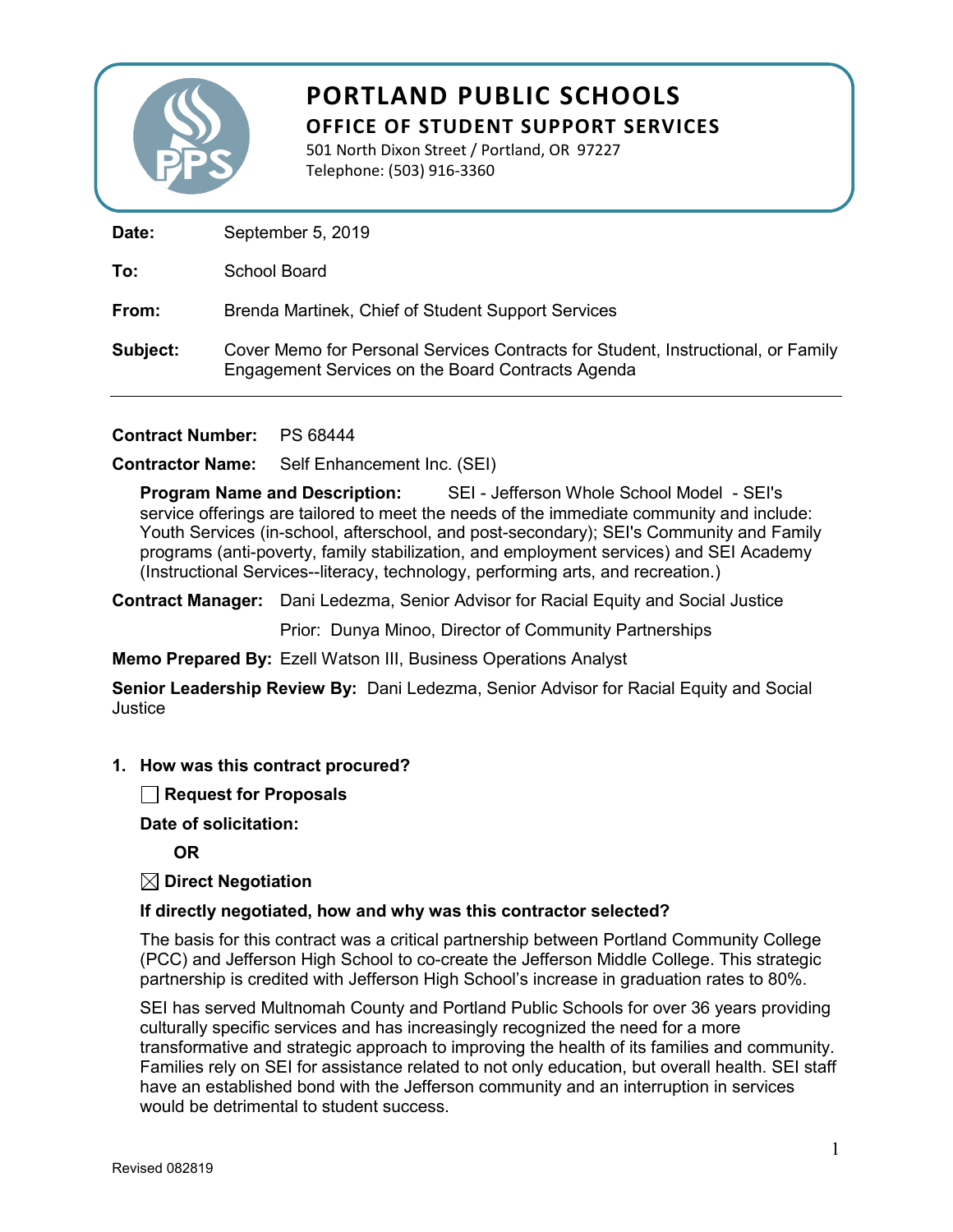SEI's service offerings are tailored to meet the needs of the immediate community and include: Youth Services (in-school, afterschool, and post-secondary); SEI's Community and Family programs (anti-poverty, family stabilization, and employment services) and SEI Academy (Instructional Services--literacy, technology, performing arts, and recreation.)

### **Why was competition deemed impractical?**

SEI is a culturally specific organization with established relationships with students and families in the Jefferson Cluster. Their Whole School model provides year round academic and social support through academic coordinators who are long term employees who often support students for their entire tenure in Jefferson High School. Competition is impractical for this school year because of the potential gap in services and disruption to students.

- **2. Student or family population to be served, including how the racial equity lens was applied in determining this population and scope of work:** SEI targets students from Black/African-American communities and provides support and advocacy services, and programs to assist in raising achievement, on-time promotion to the next grade level, and on-time completion of high school. SEI will also provide family outreach services designed to help parents/families be partners in students' success. Offering SEI whole school is a deliberate action step taken to "intentionally involve stakeholders who are also members of the communities affected by this policy, program, practice or decision" (Racial Equity Lens, 2019). We seek to deepen family engagement with their students' educational processes, and improve student performance, for the aforementioned communities.
- **3. Location of services:** Jefferson High School
- **4. This contract is for (choose one):**

**A new scope of work or new contractual relationship with this contractor**

**OR**

**An amendment or renewal of an ongoing contractual relationship** 

### **Summarize data/outcomes from prior year or prior contract period. Was the contract effective? What steps were taken and/or what objective data was collected and analyzed by District staff to assess contract effectiveness?**

SEI exceeded the goal for high school credit attainment {89% of students earned credit to be considered on track to graduate compared to a goal of 80%}. SEI also exceeded the goal for program attendance, 96% compared to a goal of 85%}. This year the principal is working more closely with staff from SEI to ensure additional procedures are in place, training occurs and that students receive the services from SEI that is contracted for. The principal and staff understand the importance of this work and the agency's effectiveness.

### **(For school-based services:) Describe any input gathered from principals, educators, or other school staff regarding contractor performance and contract outcomes:**

Ongoing communication occurred last year in regards to the contract, investigation, supports needed and course corrections for students. Even under stressful circumstances, the Jefferson community of staff continue to support the performance and outcomes that this contract provides.

### **List any prior targets or goals that were not met:**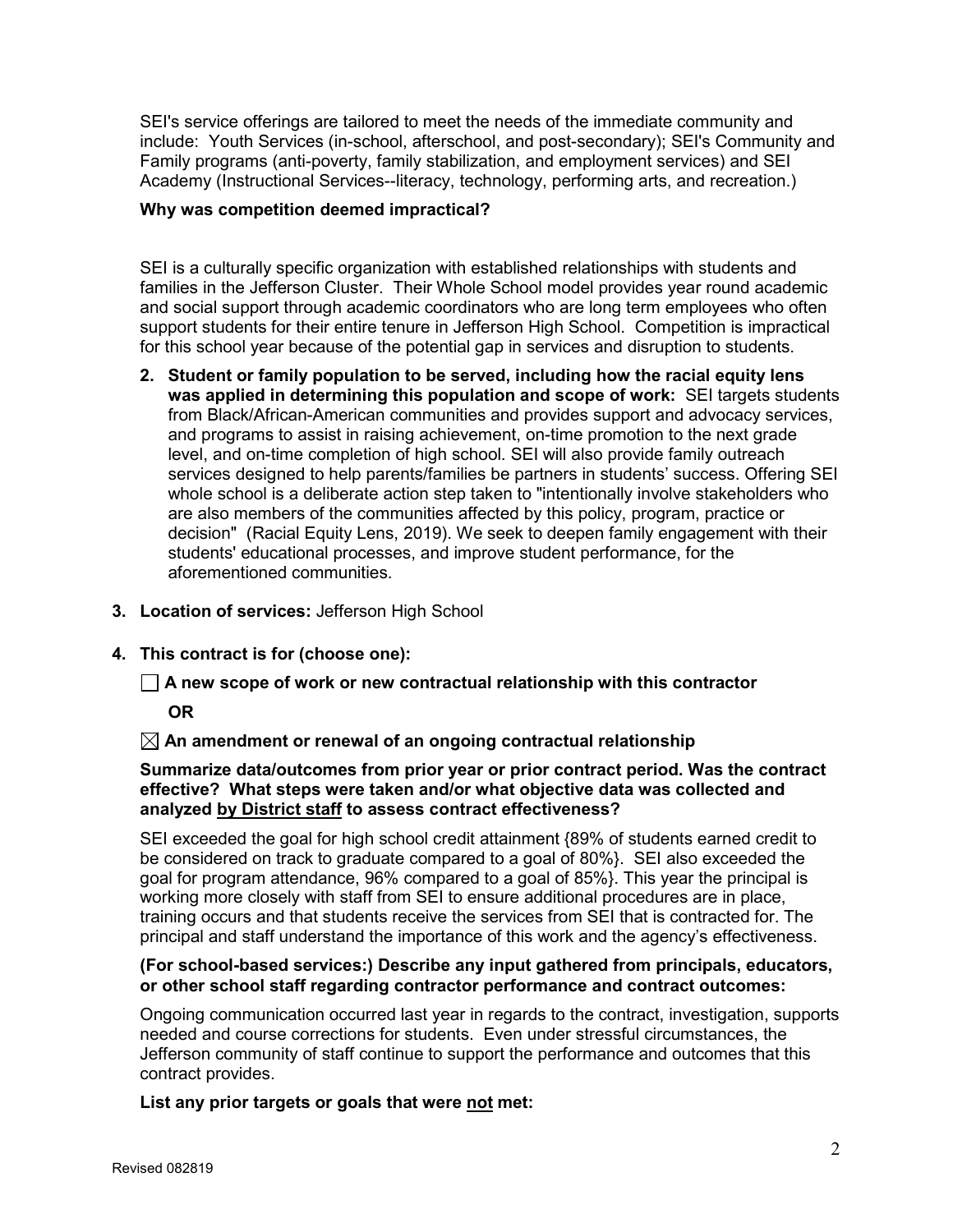SEI did not meet the goal relative to students served {94% goal attainment 376 students served compared to goal of 400}, nor did they meet the goal for student attendance {53% of students attended school at a rate of 90% or higher, compared to a goal of 85%}

### **Describe any change from prior year scope, new deliverables, or plan for improvement in this contract. If there were deficiencies in performance, or if prior goals were not met, how is the new scope, new deliverables, and/or new monitoring processes designed to improve performance and outcomes?**

Based on conversations with SEI and cost of delivery of services, we have reduced the required number of students served and will have additional oversight from PPS' Senior Advisor for Racial Equity and Social Justice. We did not change attendance rates, as this is still a viable goal. Enhancements to evaluation methodology will tentatively include the use of student/parent survey results in performance coaching discussions, quarterly program observations from building administration, and collaborative periodic performance reviews that involve district leadership, school administration, the contract manager, and vendor leadership. Once additional evaluation methods have been finalized, the contract will be amended to include these components.

### **5. Rationale/justification for this expenditure:**

This expenditure directly supports the following Portland Public Schools' set priorities related to student achievement: 1) Reduce disproportionate exclusionary discipline for our students of color and 2) Increase the graduation and completion rates.

### **6. To what extent were principals and/or school staff involved in determining the scope of work and contract goals?**

The principal continues to be involved in contract alignment within the Jefferson community in conjunction with the scope of work. Contract goals have not been changed at this time, except for a reduction in students served. Further discussions need to occur for amendments, once SMART goals are identified, or changed for next year.

### **7. Briefly describe the SMART (Specific, Measurable, Achievable, Relevant, and Time-Bound) goals included in this contract scope.**

The following goals have been established: Students served, minimum GPA, minimum school attendance rates, and on-track to graduate status (as determined by minimum credit attainment.) The SMART goal format was a "new ask" this year after the contracts were completed. Therefore, the goals are not reflective of the new format. This will either be addressed in an amendment or with a new contract for next school year. Please see contract for specific goals and metrics.

### **How will the District assess attainment of the SMART goals?**

The district will monitor the goals using internal measurements housed in our data warehouse with additional oversight and performance management from PPS' special advisor on equity. Enhancements to evaluation methodology will tentatively include the use of student/parent survey results in performance coaching discussions, quarterly program observations from buidling administration, and collaborative periodic performance reviews that involve district leadership, school administration, the contract manager, and vendor leadership. Once additional evaluation methods have been finalized, the contract will be amended to include these components.

### **Monitoring timeline/key dates:**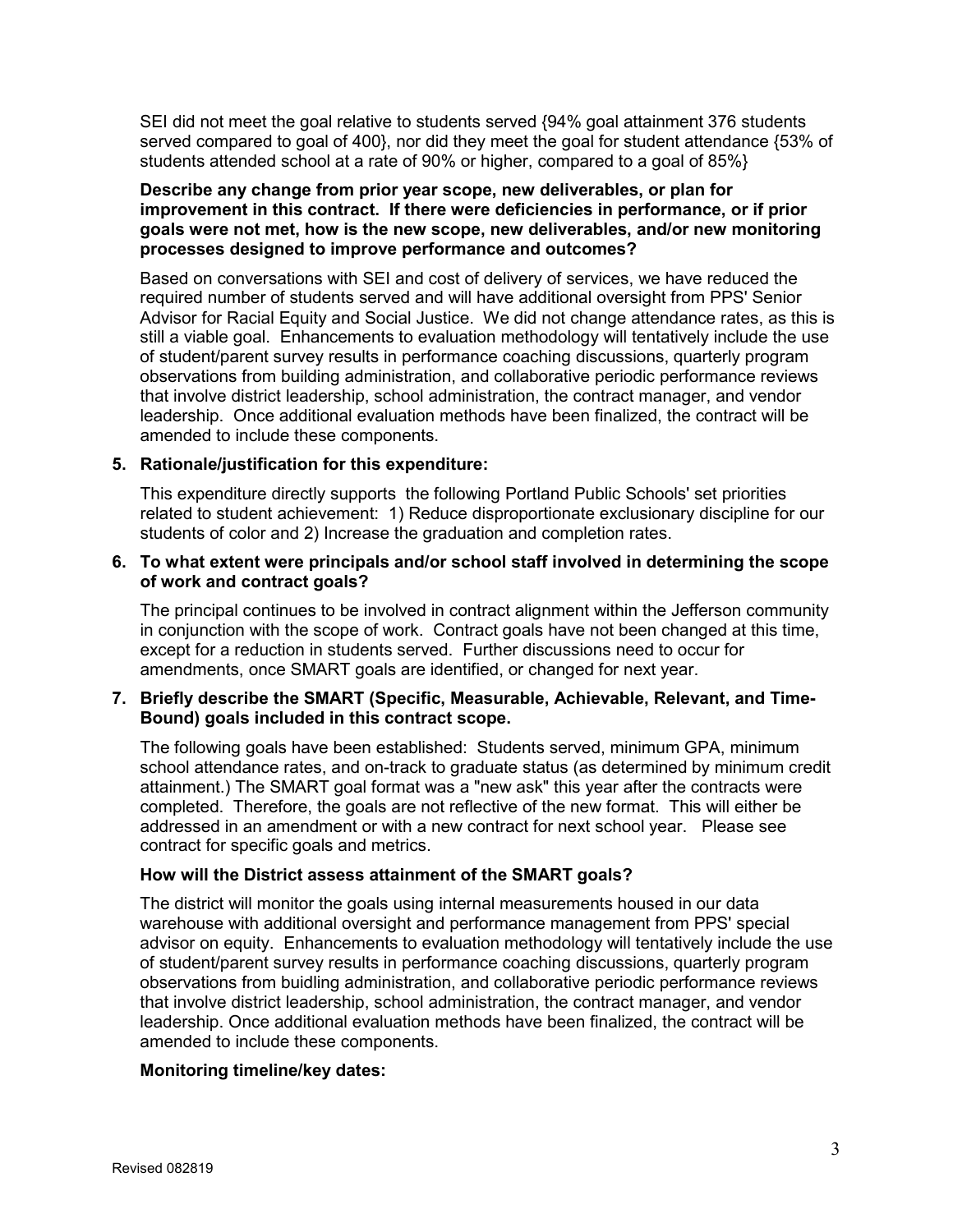Quarterly, Mid-Year, and Year End reports will be due on the following dates: 11/26/2019, 2/21/2020, 5/4/2020, and 7/20/2020.

### **8. Funding for the first year of this contract exists in the following account (list applicable funding source/ Account Codes):**

101-12870-538990-100-99999-5431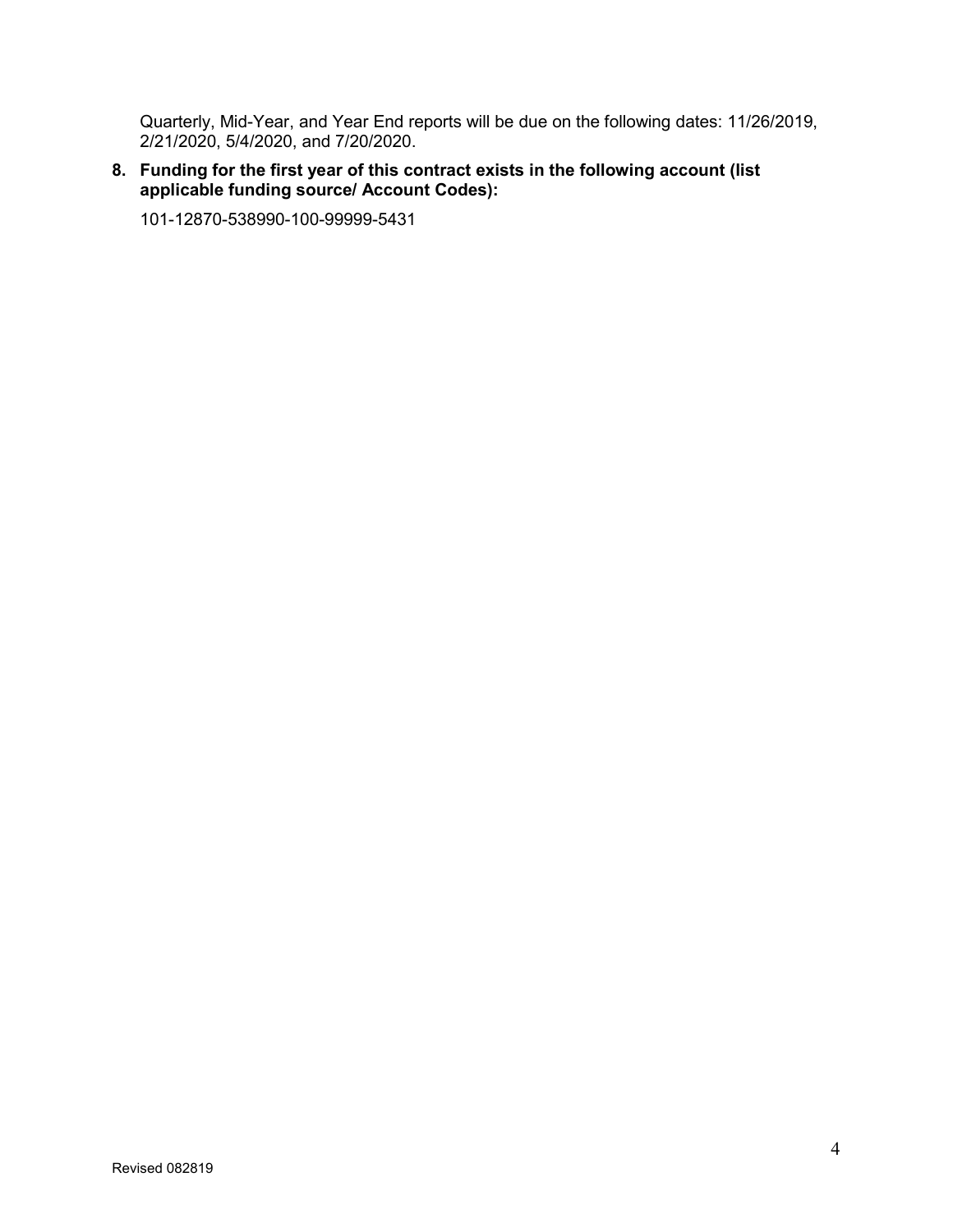

501 North Dixon Street / Portland, OR 97227 Telephone: (503) 916-3360

Date: September 5, 2019

**To:** School Board

**From:** Brenda Martinek, Chief of Student Support Services

**Subject:** Cover Memo for Personal Services Contracts for Student, Instructional, or Family Engagement Services on the Board Contracts Agenda

**Contract Number:** PS 68436

**Contractor Name:** Latino Network

**Program Name and Description:** Escalera – High School supports and culturally specific college preparation. The Escalera coordinators who accompany students across grade-level transitions are long term employees with established relationships with students.

**Contract Manager:** Dani Ledezma, Senior Advisor for Racial Equity and Social Justice

Prior: Dunya Minoo, Director of Community Partnerships

**Memo Prepared By:** Ezell Watson III, Business Operations Analyst

**Senior Leadership Review By:** Dani Ledezma, Senior Advisor for Racial Equity and Social **Justice** 

**1. How was this contract procured?**

**Request for Proposals** 

**Date of solicitation:**

**OR**

**Direct Negotiation**

### **If directly negotiated, how and why was this contractor selected?**

Latino Network is a culturally specific Latino community organization with extensive knowledge of the Latino Community in the Portland Area while uniquely offering education focused, culturally specific programs and services.

Latino Network has served Portland Public Schools for over ten years and has successfully met outcomes by utilizing programs designed and continually shaped by community input to exist without structural, cultural, and linguistic barriers.

### **Why was competition deemed impractical?**

Latino Network's Escalera program meets all key outcomes. Additionally, the Escalera coordinators who accompany students across grade-level transitions are long term employees with established relationships with students. We believe that students should be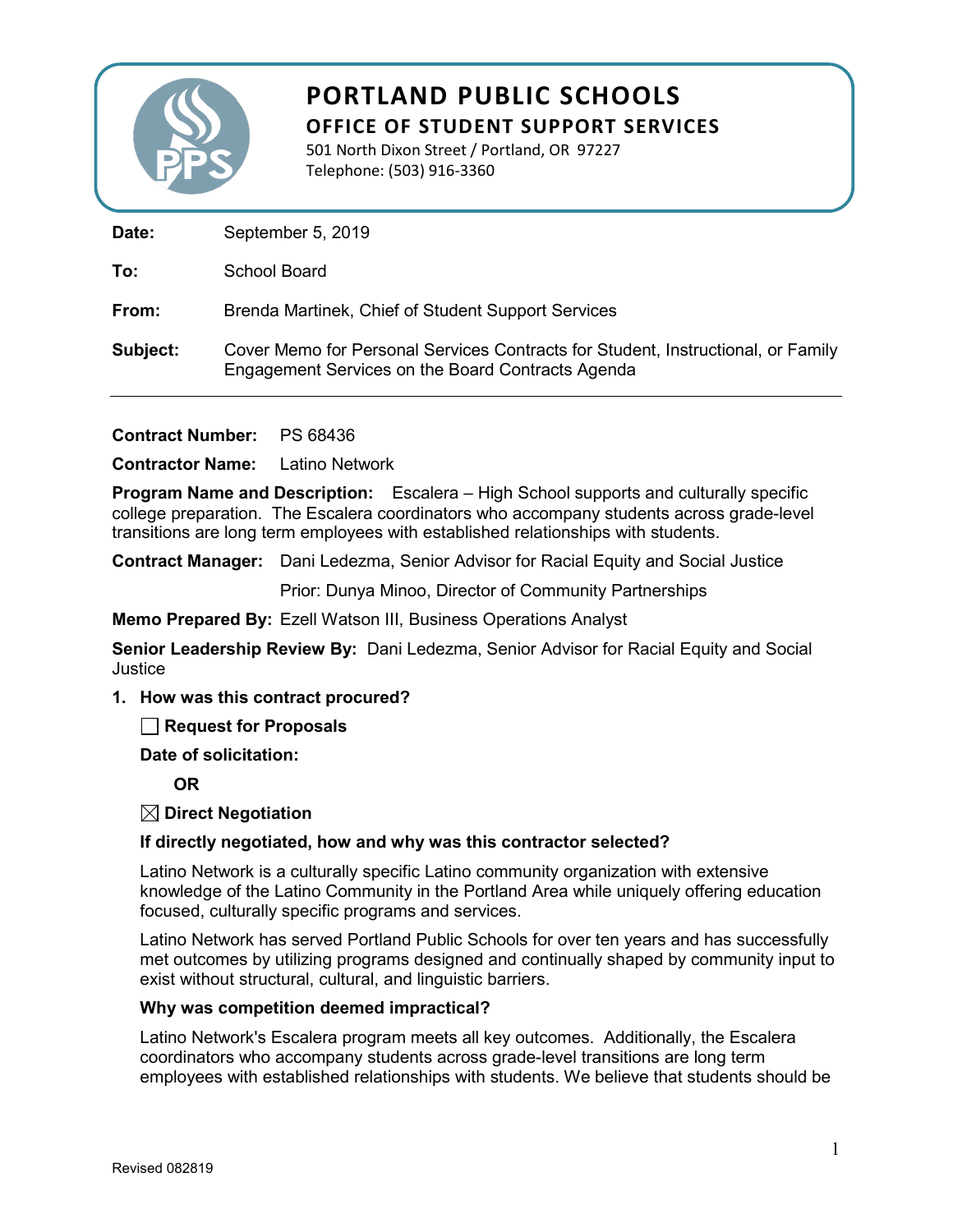afforded the opportunity of uninterrupted mentorship. Since this program has proven to be successful, there is no reason to deviate from the provider.

- **2. Student or family population to be served, including how the racial equity lens was applied in determining this population and scope of work:** Latino Network targets students from latino,latin(a), and latin(x) communities. Offering Latino Network's Escalera program is a deliberate action step taken to "intentionally involve stakeholders who are also members of the communities affected by this policy, program, practice or decision." We seek to deepen family engagement in their students' educational processes, and improve student performance, for the aforementioned communities.
- **3. Location of services:** Benson, Madison, and Roosevelt High Schools
- **4. This contract is for (choose one):**
	- **A new scope of work or new contractual relationship with this contractor OR**

### **An amendment or renewal of an ongoing contractual relationship**

### **Summarize data/outcomes from prior year or prior contract period. Was the contract effective? What steps were taken and/or what objective data was collected and analyzed by District staff to assess contract effectiveness?**

Latino Network exceeded goals relative to students served (179 compared to a goal of 160), school attendance (76% compared to a goal of 75%), while meeting the goal of 60% of students maintaining a GPA of 2.5 or higher. They also exceeded the goal for group activities (413 compared to a goal of 200). Staff at these high schools were appreciative of the supports and services provided.

### **(For school-based services:) Describe any input gathered from principals, educators, or other school staff regarding contractor performance and contract outcomes:**

The contractor has performed their duties as per their contract and exceeded expectations. Additionally, they provide culturally specific support that is important for students and families. Principals would like to see more participation from students and that will continue to be addressed.

### **List any prior targets or goals that were not met:**

 Increased school participation as reported by students on the student survey was an outcome that was not met.

### **Describe any change from prior year scope, new deliverables, or plan for improvement in this contract. If there were deficiencies in performance, or if prior goals were not met, how is the new scope, new deliverables, and/or new monitoring processes designed to improve performance and outcomes?**

We have reduced the required number of students served, per communication from Latino Network surrounding increased anxiety of families as a result of recent immigration 'enforcements.'

Additionally, we will have additional oversight from PPS' senior advisor on racial equity and social justice. Enhancements to evaluation methodology will tentatively include the use of student/parent survey results in performance coaching discussions, quarterly program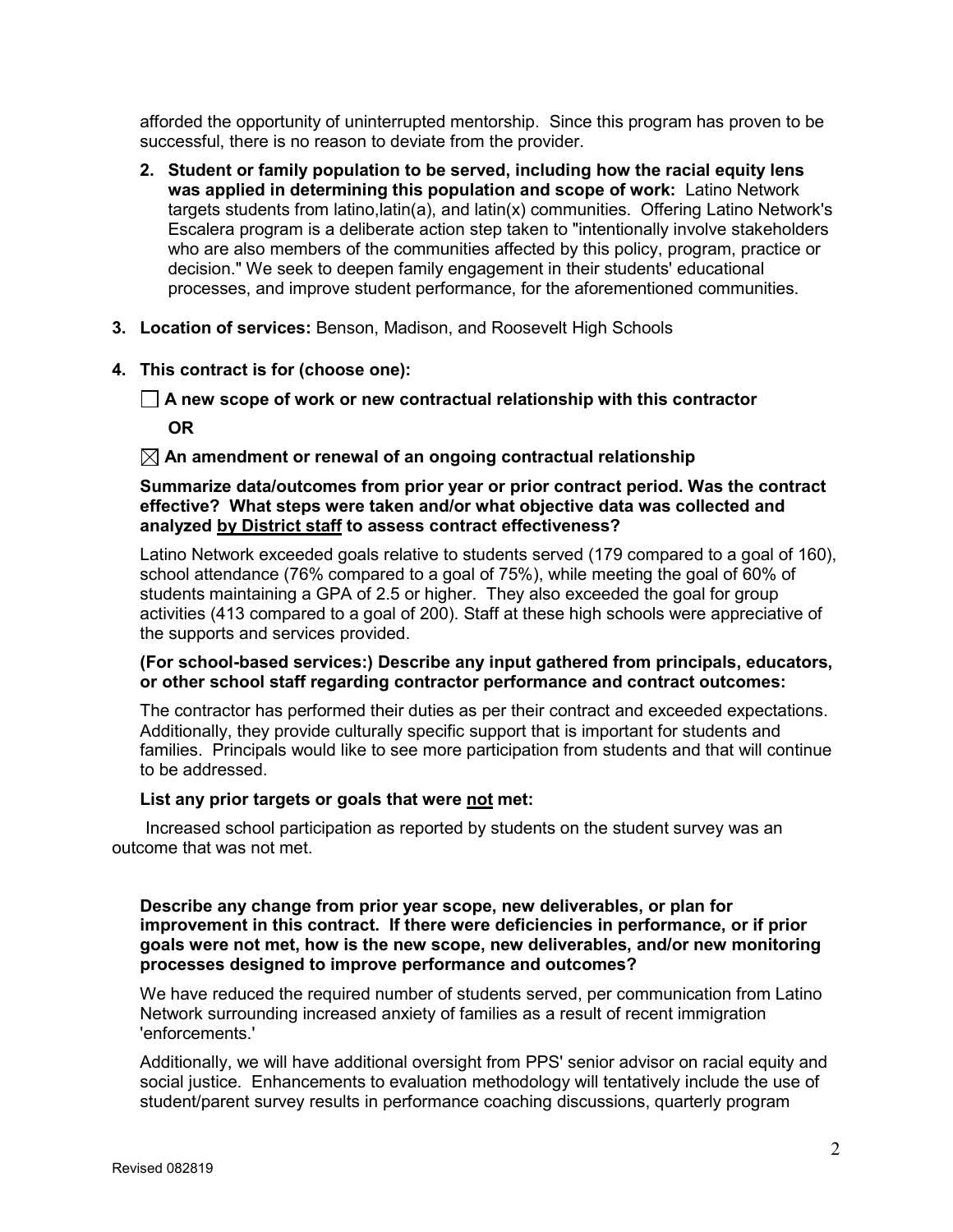observations from building administration, and collaborative periodic performance reviews that involve district leadership, school administration, the contract manager, and vendor leadership. Once additional evaluation methods have been finalized, the contract will be amended to include these components.

### **5. Rationale/justification for this expenditure:**

The Escalera/Early Escalera Program is a national, evidence based rigorous, high engagement, after school program for students currently enrolled in High School. Working alongside their case manager, students develop individual plans that address their interest, attendance, grades, and behavior in order to reach, and in some cases develop their educational goals. Escalera is a national model of the Unidos (formerly National Council of La Raza), implemented exclusively by selected affiliates nationwide. This expenditure is evidence of PPS' commitment to the Core Value "We believe that together, we know and can achieve a great deal, and that by leveraging the collective actions of a group of committed stakeholders, we can achieve our Vision" (Portland Public Schools Reimagined, 2019).

This expenditure also directly supports the following Portland Public Schools' set priorities related to student achievement: 1) Reduce disproportionate exclusionary discipline for our students of color and 2) Increase the graduation and completion rates.

### **6. To what extent were principals and/or school staff involved in determining the scope of work and contract goals?**

Principals were not engaged in conversations in regards to specific scope of work moving forward. They did discuss the value add for transition support, attendance focus and want to improve on participation from students, as appropriate.

### **7. Briefly describe the SMART (Specific, Measurable, Achievable, Relevant, and Time-Bound) goals included in this contract scope.**

The following goals have been established: Students served, minimum GPA, and minimum school attendance rates. See contract for specific goals and metrics.

### **How will the District assess attainment of the SMART goals?**

The SMART goal format was a "new ask" this year after the contracts were completed. Therefore the goals are not reflective of the new format. This will either be addressed in an amendment or with a new contract for next school year. The district will monitor the goals using internal measurements housed in our data wharehouse with additional oversight and performance management from PPS' special advisor on equity. Enhancements to evaluation methodology will tentatively include the use of student/parent survey results in performance coaching discussions, quarterly program observations from buidling administration, and collaborative periodic performance reviews that involve district leadership, school administration, the contract manager, and vendor leadership.

### **Monitoring timeline/key dates:**

Quarterly, Mid-Year, and Year end reports will be due on the following dates: 11/26/2019, 2/21/2020, 5/4/2020, and 7/10/2020.

### **8. Funding for the first year of this contract exists in the following account (list applicable funding source/ Account Codes):**

101-33000-531100-100-99999-5431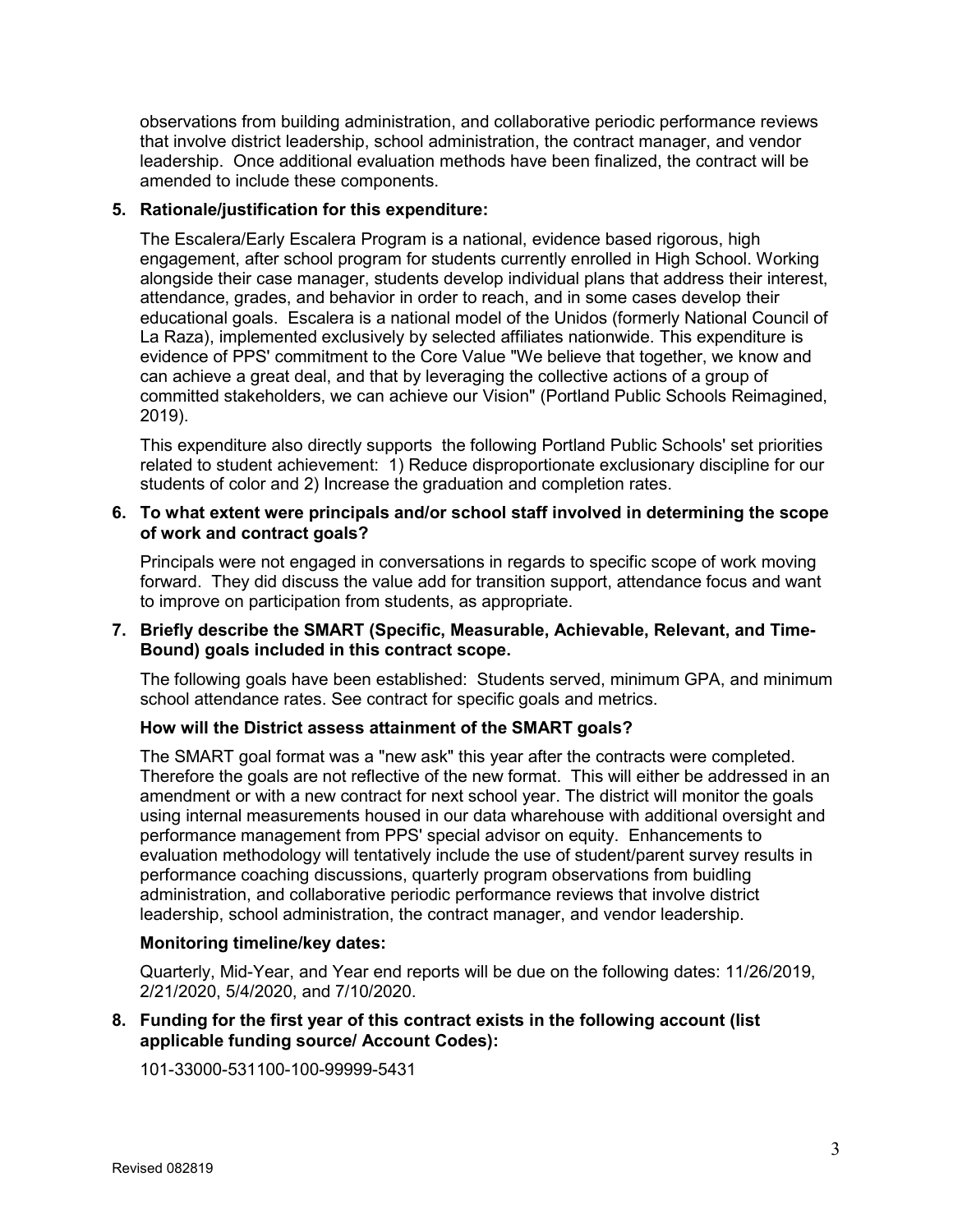

501 North Dixon Street / Portland, OR 97227 Telephone: (503) 916-3360

Date: September 5, 2019

**To:** School Board

**From:** Brenda Martinek, Chief of Student Support Services

**Subject:** Cover Memo for Personal Services Contracts for Student, Instructional, or Family Engagement Services on the Board Contracts Agenda

**Contract Number:** PS 68437

### **Contractor Name:** Latino Network

**1. Program Name and Description:** Colegio de Padres – Program deepens family engagement in student educational processes by offering the Colegio de Padres/Parent College program to engage families in bi-monthly workshop sessions that build skills and provide tools to proactively address student discipline, support their children to be successful students, graduate high school, and reinforce a culture of post-secondary education enrollment and completion.

**Contract Manager:** Dani Ledezma, Senior Advisor for Racial Equity and Social Justice

Prior: Dunya Minoo, Director of Community Partnerships

**Memo Prepared By:** Ezell Watson III, Business Operations Analyst

**Senior Leadership Review By:** Dani Ledezma, Senior Advisor for Racial Equity and Social Justice

### **How was this contract procured?**

**Request for Proposals**

**Date of solicitation:** Summer 2017 (RFP #2016-2199)

**OR**

**Direct Negotiation**

**If directly negotiated, how and why was this contractor selected?** 

### **Why was competition deemed impractical?**

**2. Student or family population to be served, including how the racial equity lens was applied in determining this population and scope of work:** Latino Network serves parents and students from latino, latin(a), and latin(x) communities. Offering Latino Network's Colegio program is a deliberate action step taken to "intentionally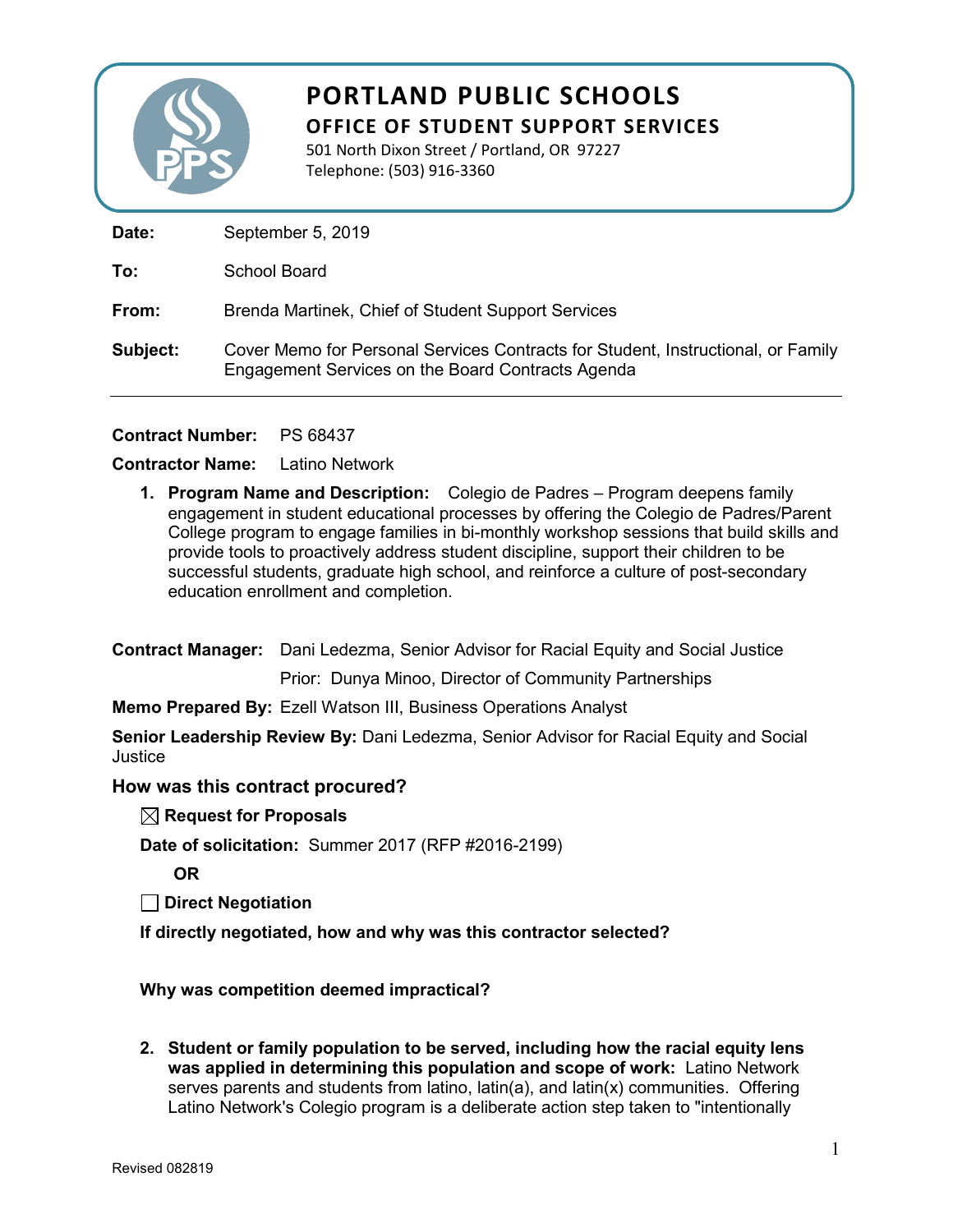involve stakeholders who are also members of the communities affected by this policy, program, practice or decision" (Racial Equity Lens, 2019). We seek to deepen family engagement in student educational processes by offering the Colegio de Padres/Parent College program to engage families in bi-monthly workshop sessions that build skills and provide tools to proactively address student discipline, support their children to be successful students, graduate high school, and reinforce a culture of post-secondary education enrollment and completion.

**3. Location of services:** Schools with students enrolled from the targeted demographic. The final set of schools need to be approved by contract manager. Schools served last year were Benson, Madison, Roosevelt, Beaumont, Lane and Lent.

### **4. This contract is for (choose one):**

**A new scope of work or new contractual relationship with this contractor**

**OR**

### **An amendment or renewal of an ongoing contractual relationship**

### **Summarize data/outcomes from prior year or prior contract period. Was the contract effective? What steps were taken and/or what objective data was collected and analyzed by District staff to assess contract effectiveness?**

In the last school year, Latino Network exceeded the number of parents served (205 compared to a goal of 100), and year-end parental program participation (73% compared to a goal of 50%). Specific measures were not asked to be collected by district staff, as this is a new request that will be reflected in future contracts. In discussions with principals, they value the community support and focused discussions on college, parent information and support for students with discipline issues.

### **(For school-based services:) Describe any input gathered from principals, educators, or other school staff regarding contractor performance and contract outcomes:**

Contractors partnered with our schools in a collaborative way. Principals reflected a positive experience with Latino Network staff members and believe that outcomes were met. Due to recent immigration concerns, some families did not stay in the program which reflects a national issue not necessarily an issue with the contractor's services. In addition to providing educational services, Latino Network also helps families navigate immigration issues and are actively working to support immigrant families.

### **List any prior targets or goals that were not met:**

Parental progress monitoring rates, collected from parent surveys, was an unmet target (26% compared to a goal of 80%).

### **Describe any change from prior year scope, new deliverables, or plan for improvement in this contract. If there were deficiencies in performance, or if prior goals were not met, how is the new scope, new deliverables, and/or new monitoring processes designed to improve performance and outcomes?**

The contract will have additional oversight from PPS' senior advisor on racial equity and social justice. Enhancements to evaluation methodology will tentatively include the use of student/parent survey results in performance coaching discussions, quarterly program observations from building administration, and collaborative periodic performance reviews that involve district leadership, school administration, the contract manager, and contractor